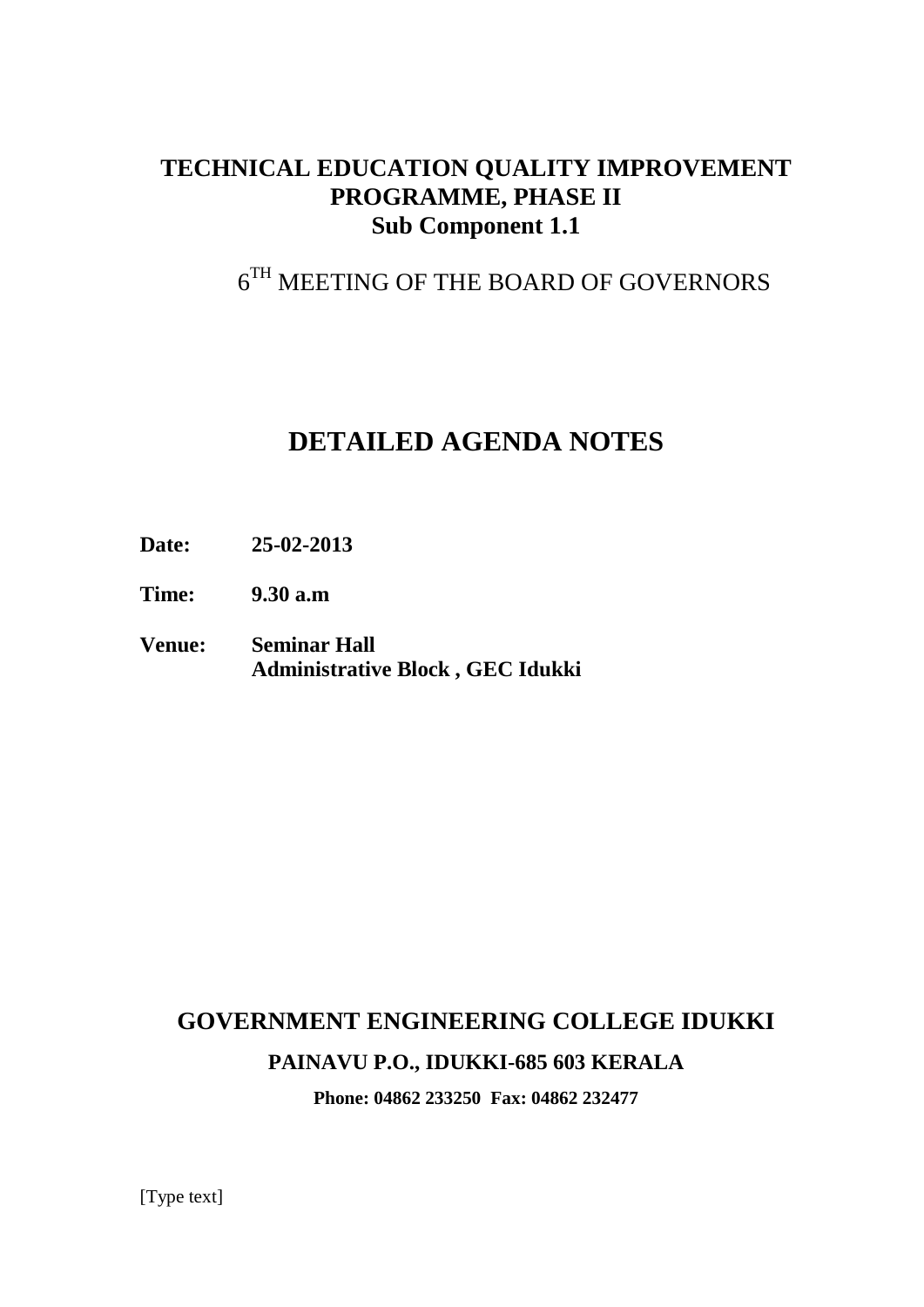#### **Background:**

This  $6<sup>th</sup>$  meeting of the BoG is a regular meeting and is being convened to monitor the progress of the implementation of the TEQIP-II activities at GEC Idukki, under Sub component 1.1, with particular emphasis to the procurement and academic activities, and to accord the necessary approvals and clearance for the ongoing activities as required in the implementation guidelines of the Scheme.

The agenda items are given below

#### **Agenda Items**

|                | Part A<br><b>Procedural</b>                                                                                                                                               |          |  |  |  |  |
|----------------|---------------------------------------------------------------------------------------------------------------------------------------------------------------------------|----------|--|--|--|--|
|                |                                                                                                                                                                           |          |  |  |  |  |
| S. No          | <b>Items</b>                                                                                                                                                              | Page No. |  |  |  |  |
| A <sub>1</sub> | Confirming the Minutes of the 5 <sup>th</sup> Meeting of the Board of<br>Governors held on 10-12-2013 at GEC Idukki                                                       |          |  |  |  |  |
| A2             | Report on the action taken/action pending on the<br>pertinent decisions in the Minutes of the $5th$ Meeting of the<br>Board of Governors held on 10-12-2013 at GEC Idukki |          |  |  |  |  |
| A3             | Cumulative list of the action taken/action pending on the<br>various Board decisions in the past.                                                                         |          |  |  |  |  |

|                | Part B                                                                                                                             |  |  |  |
|----------------|------------------------------------------------------------------------------------------------------------------------------------|--|--|--|
|                | <b>Discussion, consideration and Ratification</b>                                                                                  |  |  |  |
| S. No          | <b>Items</b>                                                                                                                       |  |  |  |
| <b>B1</b>      | Consideration of the various procurement packages<br>cancelled till date.                                                          |  |  |  |
| B2             | <b>Consideration of newly created procurement packages</b>                                                                         |  |  |  |
| B <sub>3</sub> | Consideration of the cancelled civil works and new<br>proposals                                                                    |  |  |  |
| <b>B4</b>      | Consideration of the procurement of MIS software and<br>recruitment of temporary data entry operator for MIS<br>office.            |  |  |  |
| B <sub>5</sub> | Consideration of the various academic programs for the<br>next 3 months                                                            |  |  |  |
| <b>B6</b>      | Ratification of the various in house training programs for<br>the faculty, technical staff and administrative staff.               |  |  |  |
| B7             | Ratification of the various in house training programs for<br>the students                                                         |  |  |  |
| <b>B8</b>      | Ratification of the various training program attended by<br>faculty, Technical and administrative staff outside the<br>institution |  |  |  |
| <b>B9</b>      | Ratification of the purchase of consumables and other<br>minor items for the TEQIP office till date.                               |  |  |  |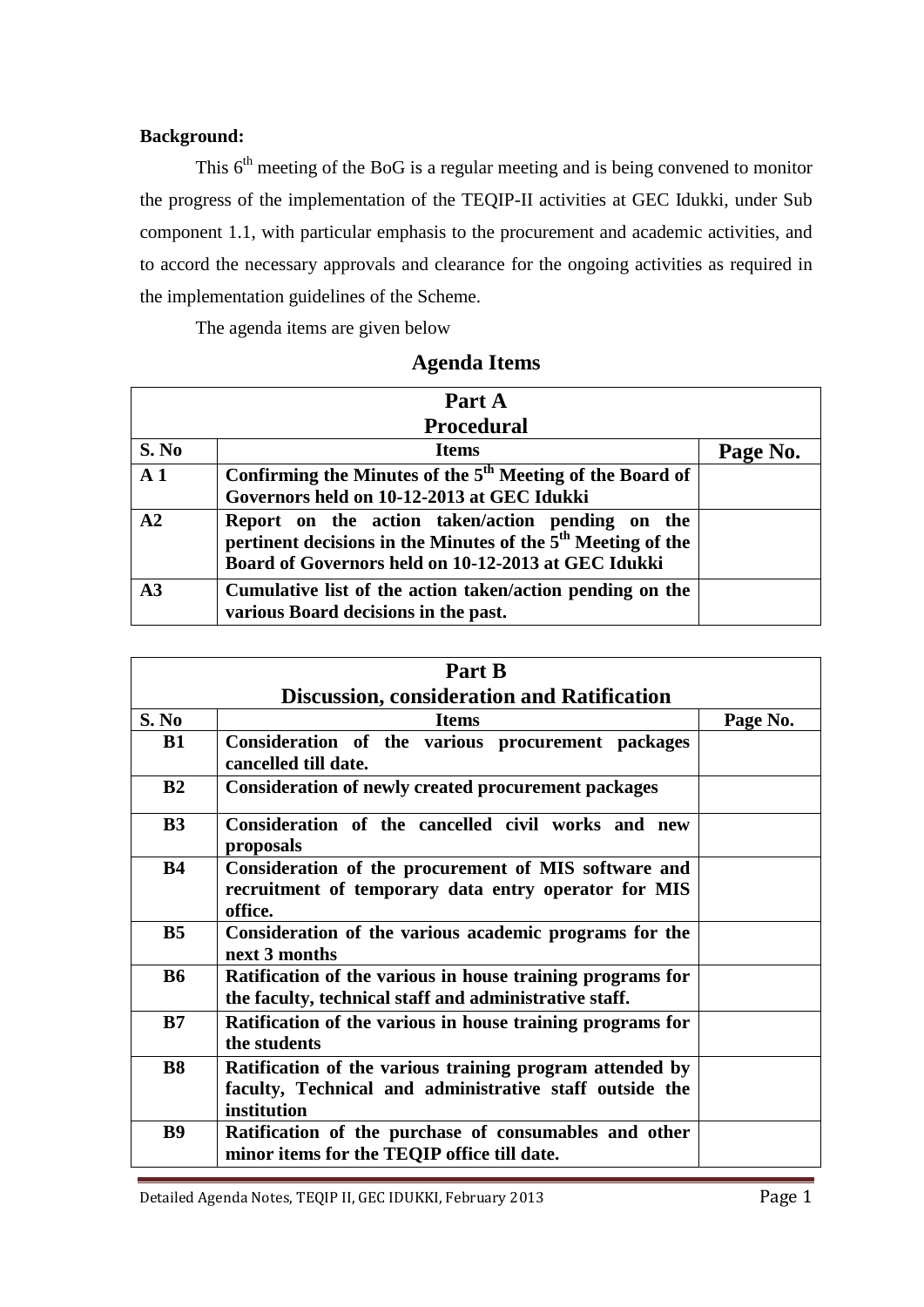|                | Part C                                               |          |
|----------------|------------------------------------------------------|----------|
|                | <b>Reports</b>                                       |          |
| S. No          | <b>Items</b>                                         | Page No. |
| C1             | Status of fund position as on 25-02-2013             |          |
| C <sub>2</sub> | Status of the faculty position as on 25-02-2013      |          |
| C <sub>3</sub> | Status of the Construction projects as on 25-02-2013 |          |
| C <sub>4</sub> | Status of the new PG/UG programs as on 25-02-2013    |          |
| C <sub>5</sub> | Accreditation status of the UG programs              |          |

| Part D<br>Any other item with the permission of the Chair |                    |          |  |
|-----------------------------------------------------------|--------------------|----------|--|
| S. No                                                     | <b>Items</b>       | Page No. |  |
| D <sub>1</sub>                                            | <b>Other Items</b> |          |  |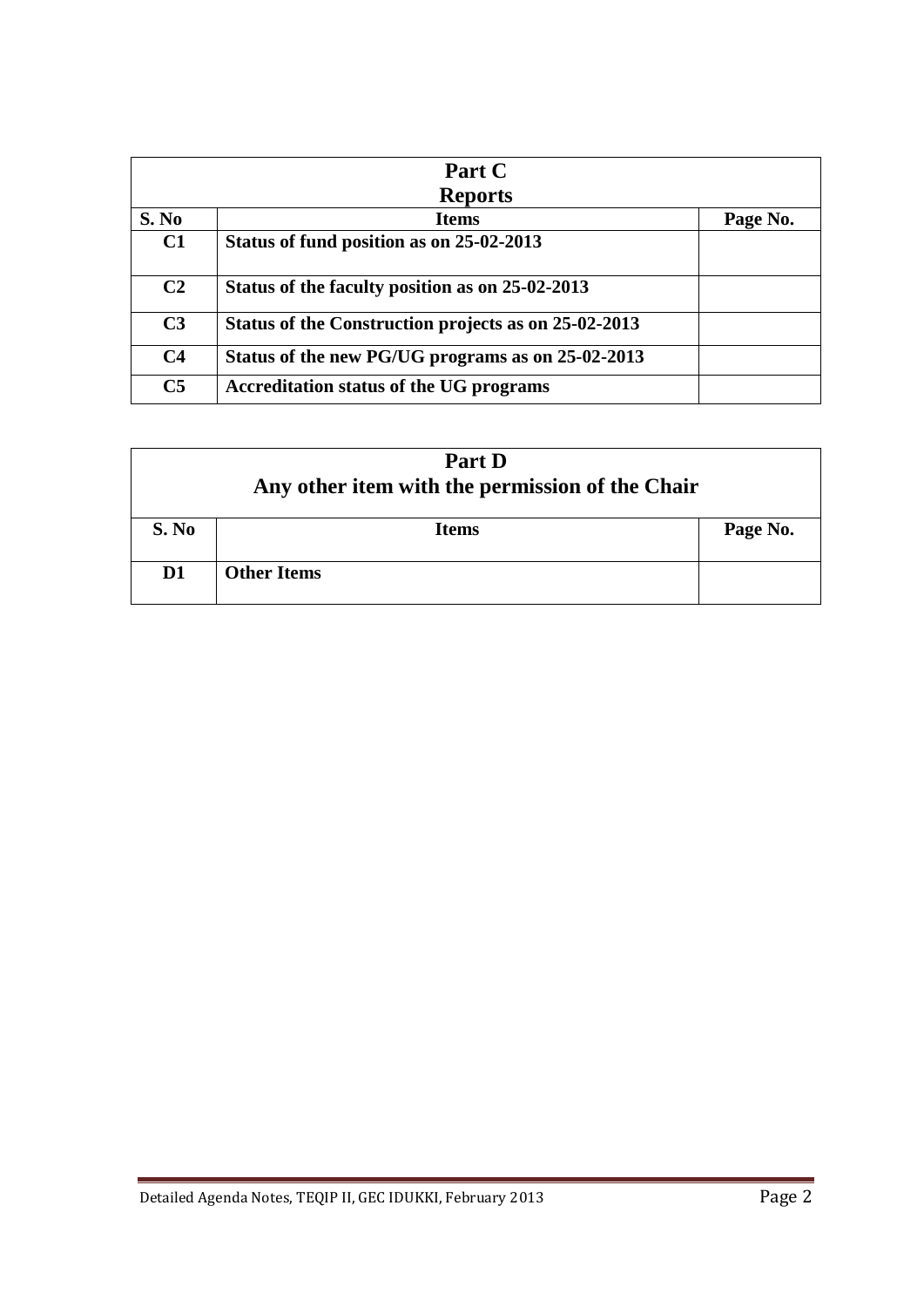# **TECHNICAL EDUCATION QUALITY IMPROVEMENT PROGRAMME, PHASE II**  $6^{TH}$  MEETING OF THE BOARD OF GOVERNORS DETAILED AGENDA NOTES

#### Part A

Procedural Items

# **A1. Confirmation of the Minutes of the 5th Meeting of the Board of Governors held on 10-12-2013 at GEC Idukki**

The Minutes of the  $5<sup>th</sup>$  Meeting of the Board of Governors of the TEQIP Phase II of GEC Idukki held on 10-12-12 at GEC Idukki was sent to the Chairman and upon his consent copies were circulated among the other members of the BoG. Comments received were well addressed. A copy of the Minutes is appended as Annexure A1 for confirmation.

BoG may consider the Minutes for approval.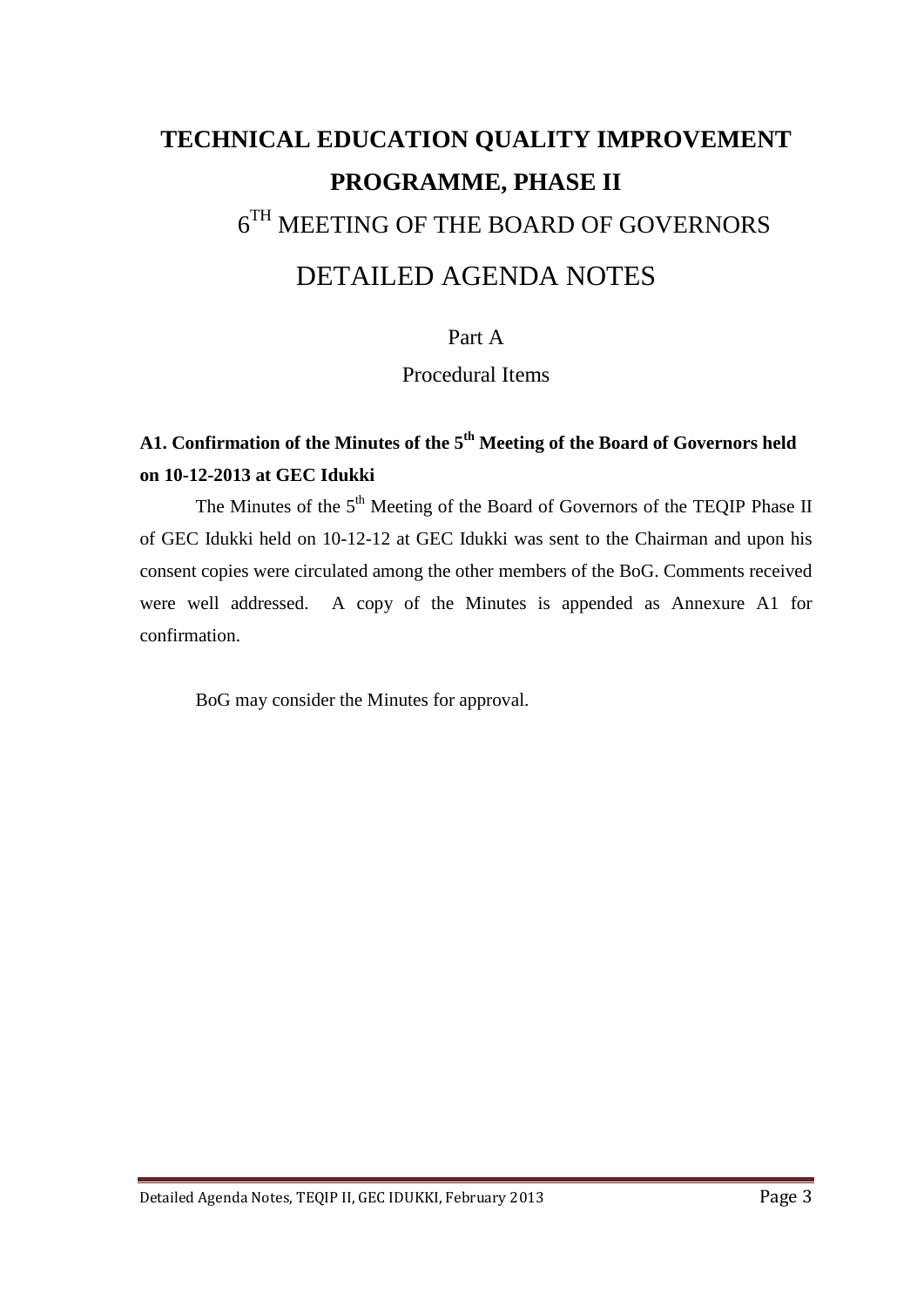# **A2. Report on the action taken/action pending on the pertinent decisions in the Minutes of the 5th Meeting of the Board of Governors held on 10-12-2013 at GEC Idukki**

The decisions taken by the Board as recorded in the Minutes of the  $5<sup>th</sup>$  Meeting of the Board of Governors of the TEQIP Phase II held on 10-12-2012 have been noted and actions have been initiated. A report on the action taken and actions pending is presented in the table A2.1 given below**.** 

| Sl. No              | <b>Decision Item</b>                                                                                                                                                                                                                                                                                                                                              | <b>Action Taken</b>                                                                                                                                                                                                                                                                                                                                                                                                                                                                                                                                                                                                                                   |
|---------------------|-------------------------------------------------------------------------------------------------------------------------------------------------------------------------------------------------------------------------------------------------------------------------------------------------------------------------------------------------------------------|-------------------------------------------------------------------------------------------------------------------------------------------------------------------------------------------------------------------------------------------------------------------------------------------------------------------------------------------------------------------------------------------------------------------------------------------------------------------------------------------------------------------------------------------------------------------------------------------------------------------------------------------------------|
| 1<br>$\overline{2}$ | To collect feedbacks of the training<br>programs from the participants and to<br>call GECI faculty participants to make<br>brief presentations of the content of<br>the training program before<br>the<br>Principal and faculty colleagues to<br>share the knowledge and feedback<br>To plan an in-house course on Visual<br>communication<br>for<br>the<br>staff | for<br>the<br>feedback<br>A<br>programme<br>presentations by the faculty members has<br>been initiated, as per the directions of the<br>BOG The program<br>is<br>named<br>as<br>"Faculty Experience<br>Sharing after<br>Training (FEST)". Seven staff members<br>have already presented the contents of<br>their training program and the knowledge<br>gained through their participation.<br>Prof. Lakshmi J. Mohan, Head of the<br>visited<br>Surya<br>Department<br>TV,                                                                                                                                                                            |
|                     | members.                                                                                                                                                                                                                                                                                                                                                          | Ernakulam, and consented to offer a<br>workshop at GEC Idukki during March<br>2013.                                                                                                                                                                                                                                                                                                                                                                                                                                                                                                                                                                   |
| 3                   | Organize<br>house<br>in<br>training<br>more<br>faculty,<br>staff<br>programs<br>for<br>and<br>students.                                                                                                                                                                                                                                                           | The following in house training programs<br>were conducted for faculty and PG<br>students.<br>The<br>duration,<br>number<br>οf<br>beneficiaries etc.<br>are given in<br>the<br>Appendix B5 and Appendix B6.<br>1. Hands on Training program on<br>computational tools for engineers<br>by EEE department.<br>2. Computer & Network Security by<br>IT Department.<br>Modeling<br>3.<br>Object<br>Oriented<br>Systems using Rational Tools by<br>CSE Department.<br>For the UG students following training<br>programs were conducted<br>1. Concept to Project by ECE<br>department.<br>2. Free/Libre/Open Source Software<br>(FLOSS) by IT department. |
| $\overline{4}$      | Pre and post assessments are to be                                                                                                                                                                                                                                                                                                                                | The feedbacks from students have been                                                                                                                                                                                                                                                                                                                                                                                                                                                                                                                                                                                                                 |
|                     | done for remedial classes.                                                                                                                                                                                                                                                                                                                                        | collected.                                                                                                                                                                                                                                                                                                                                                                                                                                                                                                                                                                                                                                            |

**Table A2.1**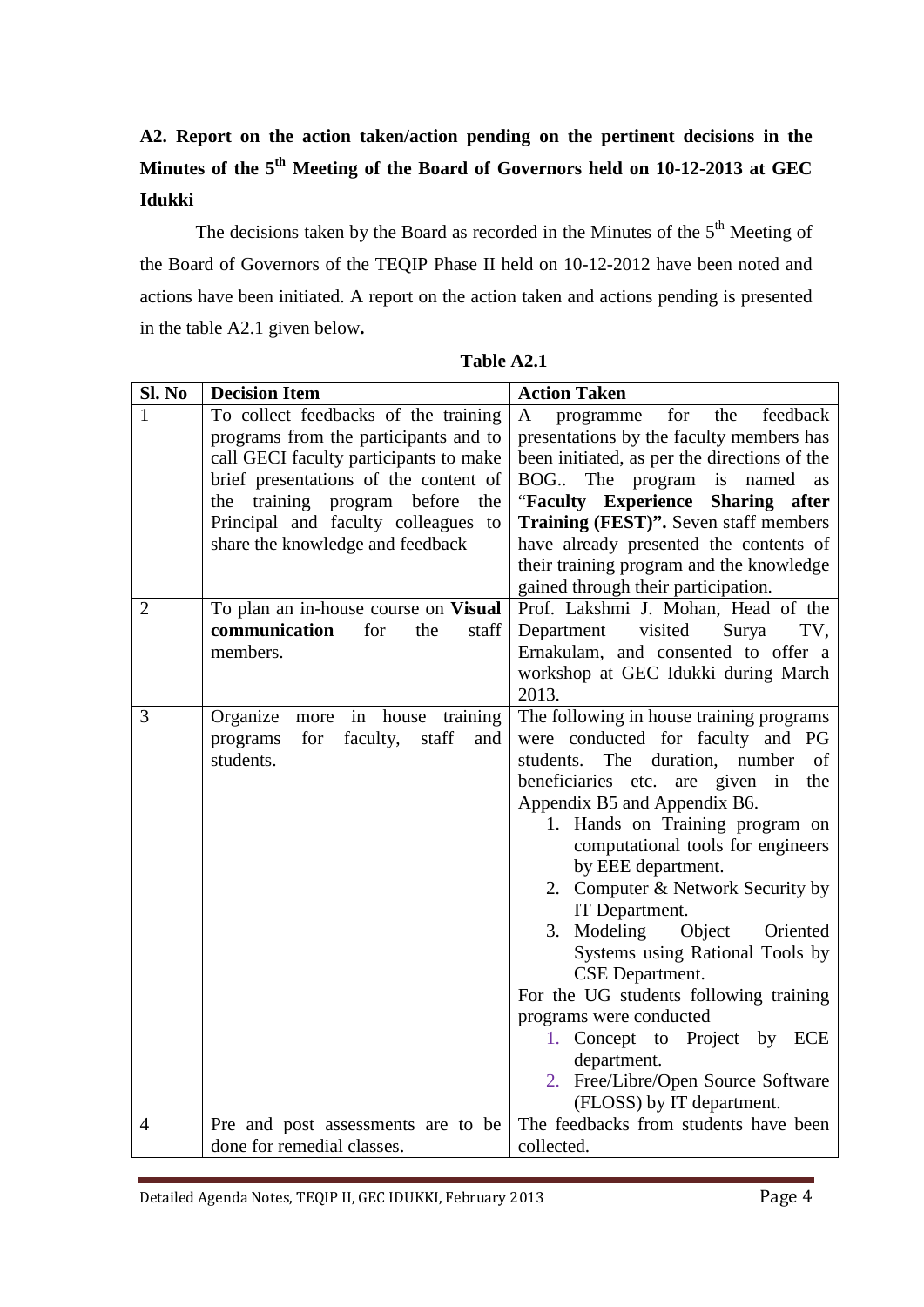| 5              | Suggested that the classes for first<br>year students may have to be shifted to | From December Second week, 2012 to        |
|----------------|---------------------------------------------------------------------------------|-------------------------------------------|
|                | the main academic block.                                                        | January Second week 2013, first year      |
|                |                                                                                 | classes have<br>been shifted to<br>main   |
|                |                                                                                 | academic<br>block<br>(University)         |
|                |                                                                                 | Examinations for senior students).        |
| 6              | The service of few selected<br>PG                                               | Ten PG students are selected (Six from    |
|                | students as guest lecturers for the                                             | EEE and Four from CSE) and have           |
|                | conduct of remedial and GATE                                                    | conducted remedial and GATE coaching      |
|                | coaching classes.                                                               | classes.                                  |
| $\overline{7}$ | Soft skill training program for the                                             | As per the decisions, collected feedback  |
|                | students by M/s. FACE Cochin                                                    | from<br>reputed institutions.<br>reports  |
|                |                                                                                 | Prepared detailed Terms of Reference      |
|                |                                                                                 | (TOR) and submitted to SPFU for           |
|                |                                                                                 | approval.                                 |
| 8              | Suggested to set up a R&D centre for                                            | Received Solar panel and Solar simulator  |
|                | Solar energy/Renewable Energy<br>at                                             | from IIT Bombay. Three PG and three       |
|                | <b>GEC</b> Idukki                                                               | UG projects are going on. The new         |
|                |                                                                                 | proposals for the procurement of solar    |
|                |                                                                                 | panels under TEQIP are included in the    |
|                |                                                                                 | next agenda section for consideration.    |
| 9              | Collaborative research with premier                                             | It is proposed to submit proposals during |
|                | institutes<br>and<br>extends<br>financial                                       | the next semester                         |
|                | support for PG students to collect data                                         |                                           |
|                | or doing literature review.                                                     |                                           |

### **A3. Cumulative list of the action taken/action pending on the various Board decisions in the past.**

The pending actions on the various Board decisions in the past are presented in the

table 3.1

#### **Table A3.1**

| Sl. No | Pending Decision Item                                                       | Reason                           |
|--------|-----------------------------------------------------------------------------|----------------------------------|
|        | Conduct diagnostic test for final year   The prolonged approval process for |                                  |
|        | students to identify the weakness Service Procurement using PMSS            |                                  |
|        | related to employability.                                                   | (Procurement Management Support) |
|        | $(4th$ BOG meeting on 17-09-2012)                                           | System)                          |

Actions have been initiated on all other decisions of the past meetings and no other action is pending.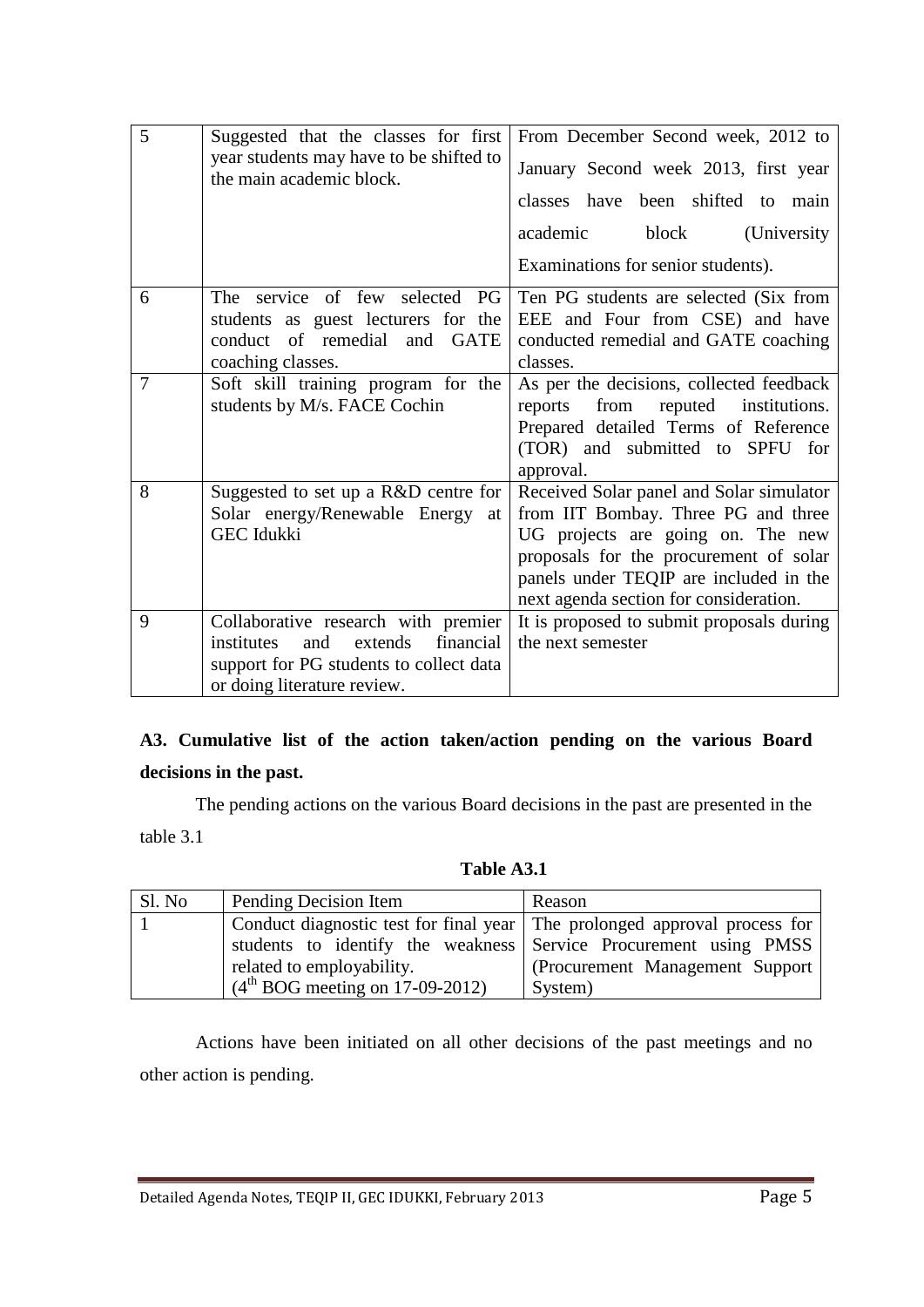# **Part B**

# **Items for Discussion, Consideration and Approvals**

| Sl. No                      | Items                                                                                                                                                                                                                                                                                                                                                                                                                                                                                                                                                                                                                                                                                                                                                                                                                                                                                                                                                                                                                                                 |
|-----------------------------|-------------------------------------------------------------------------------------------------------------------------------------------------------------------------------------------------------------------------------------------------------------------------------------------------------------------------------------------------------------------------------------------------------------------------------------------------------------------------------------------------------------------------------------------------------------------------------------------------------------------------------------------------------------------------------------------------------------------------------------------------------------------------------------------------------------------------------------------------------------------------------------------------------------------------------------------------------------------------------------------------------------------------------------------------------|
| B1                          | Consideration of the various procurement packages cancelled till date. The details<br>of cancelled packages and reason for cancellation are given in the Appendix B1.                                                                                                                                                                                                                                                                                                                                                                                                                                                                                                                                                                                                                                                                                                                                                                                                                                                                                 |
|                             | <b>Decision needed:</b> The board may consider and grant necessary approval.                                                                                                                                                                                                                                                                                                                                                                                                                                                                                                                                                                                                                                                                                                                                                                                                                                                                                                                                                                          |
| B2                          | Consideration of newly created procurement packages. NPIU and SPFU have<br>given permission for revising the existing procurement plan. For setting up the<br>laboratories for the PG programs and improving the learning faculties, few new<br>packages have been proposed. The details are given in the Appendix B2.                                                                                                                                                                                                                                                                                                                                                                                                                                                                                                                                                                                                                                                                                                                                |
|                             | <b>Decision needed:</b> The board may consider the proposal and give suggestions.                                                                                                                                                                                                                                                                                                                                                                                                                                                                                                                                                                                                                                                                                                                                                                                                                                                                                                                                                                     |
| B <sub>3</sub>              | Consideration of the cancelled civil works and new proposals. The reasons for<br>cancellation and for new proposals are given in the <b>Appendix B3</b> .<br><b>Decision needed</b> : The board may consider and grant necessary approval.                                                                                                                                                                                                                                                                                                                                                                                                                                                                                                                                                                                                                                                                                                                                                                                                            |
| <b>B4</b><br>B <sub>5</sub> | Consideration of the procurement of MIS software and recruitment of temporary<br>data entry operator for MIS office. For effective project implementation and<br>effective project monitoring, NPIU proposed the following<br>1. Under TEQIP Institutional unit, institution should have an MIS cell<br>equipped with adequate full time staff i.e. at least 2, 1 MIS officer and<br>other MIS data entry operator.<br>2. For Government and Government aided institutions the salary of these<br>persons may be booked under Incremental Operating Cost.<br>3. Besides, Government and Government aided institutions may also<br>procure the institutional MIS under the project for the activity Institutional<br><b>Management Capacity Development.</b><br><b>Decision needed:</b> The board may consider the proposal for recruiting one data<br>entry operator and procurement of MIS software.<br>The detailed proposal of academic activities planned for the next 6 months have<br>been prepared. The proposal is placed in the Appendix B4. |
|                             | Decision needed: The board may consider the proposals                                                                                                                                                                                                                                                                                                                                                                                                                                                                                                                                                                                                                                                                                                                                                                                                                                                                                                                                                                                                 |
| <b>B6</b>                   | Ratification of the various in house training programs for the faculty, technical<br>staff and administrative staff. The details are given in the Annexure B5.<br>Decision needed: The board may kindly ratify.                                                                                                                                                                                                                                                                                                                                                                                                                                                                                                                                                                                                                                                                                                                                                                                                                                       |
| B7                          | Ratification of the various in house training programs for the students. The details<br>are given in the Appendix B6.<br><b>Decision needed:</b> The board may kindly ratify.                                                                                                                                                                                                                                                                                                                                                                                                                                                                                                                                                                                                                                                                                                                                                                                                                                                                         |
| <b>B8</b>                   | Ratification of the various training program attended by faculty, Technical and<br>administrative staff outside the institution. The details are given in the Annexure<br><b>B7.</b><br><b>Decision needed:</b> The board may kindly ratify.                                                                                                                                                                                                                                                                                                                                                                                                                                                                                                                                                                                                                                                                                                                                                                                                          |
| <b>B9</b>                   | Ratification of the purchase of consumables and other minor items for the TEQIP<br>office till date. The details of consumables and other minor items purchased are<br>given in the <b>Appendix B8.</b><br><b>Decision needed:</b> The board may kindly ratify.                                                                                                                                                                                                                                                                                                                                                                                                                                                                                                                                                                                                                                                                                                                                                                                       |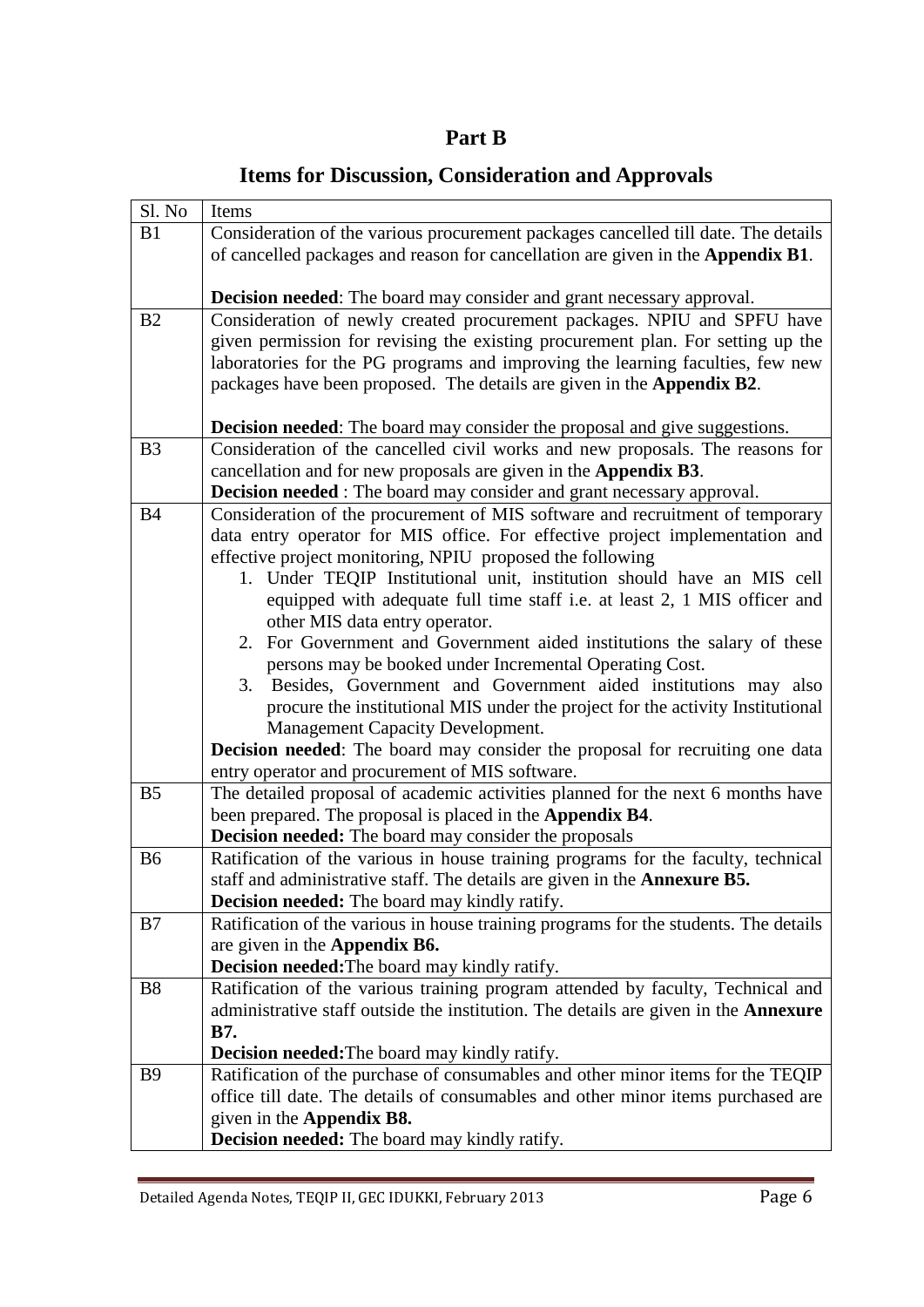### **Part C Reports**

### **C1. The status of fund position as on 25.02.2013**

The fund utilization status for the allotted 200 lakhs are presented in the table C1.1 given

below

| Sl.<br>N <sub>o</sub> | Activity/Category of Expenditure                                                            | <b>Total Budget</b><br>Provision out of Rs.<br>1000 lakhs | Provision out<br>of 200 lakhs<br>(Tentative) | Amount<br>spent |
|-----------------------|---------------------------------------------------------------------------------------------|-----------------------------------------------------------|----------------------------------------------|-----------------|
| $\mathbf{1}$          | Improvement in teaching, training<br>and learning facilities                                | Lakhs                                                     | Lakhs                                        | Lakhs           |
| (a)                   | Equipment                                                                                   | 400.00                                                    | 80.00                                        | 37.72612        |
| (b)                   | Furniture                                                                                   | 20.00                                                     | 8.00                                         | 4.28875         |
| (c)                   | Books & LRs & Software                                                                      | 50.00                                                     | 10.00                                        | 27.57782        |
| (d)                   | <b>Minor Items</b>                                                                          | 10.00                                                     | 1.00                                         | 0.04750         |
| (e)                   | Minor Civil Works                                                                           | 50.00                                                     | 10.00                                        | 0.00            |
| (f)                   | <b>Consultant Services</b>                                                                  | 20.00                                                     | 1.00                                         | 0.00            |
|                       | <b>Sub Total</b>                                                                            | 550.00                                                    | 110.00                                       | 69.64           |
| 2                     | Assistantship<br>Providing<br>for<br>increased enrolment in existing and<br>new PG          | 100.00                                                    | 2.00                                         | 0.0             |
| 3                     | $\overline{of}$<br>R&D<br>Enhancement<br>and<br><b>Institutional Consultancy activities</b> | 20.00                                                     | 2.00                                         | 0.0             |
| $\overline{4}$        | and Staff Development<br>Faculty<br>(FSD)                                                   | 100.00                                                    | 34.00                                        | 9.43756         |
| 5                     | Enhanced Interaction with Industry                                                          | 40.00                                                     | 2.00                                         | 0.69914         |
| 6                     | Institutional Management Capacity<br>Enhancement                                            | 30.00                                                     | 3.00                                         | 2.04075         |
| $\overline{7}$        | of<br>Institutional<br>Implementation<br>Reforms                                            | 20.00                                                     | 15.00                                        | 0.60674         |
| 8                     | Academic Support for weak students                                                          | 40.00                                                     | 14.00                                        | 1.46416         |
| 9                     | <b>Incremental Operating Cost</b>                                                           | 100.00                                                    | 20.00                                        | 4.73140         |
|                       | <b>TOTAL</b>                                                                                | 1000.00                                                   | 200.00                                       | 88.61994        |

In addition to the above,

- 1. Committed an amount of **Rs. 52.72854 lakhs** ( Purchase order sent items)
- 2. For the imitated procurement an amount of **Rs.47.18450 lakhs** ( under pipe line)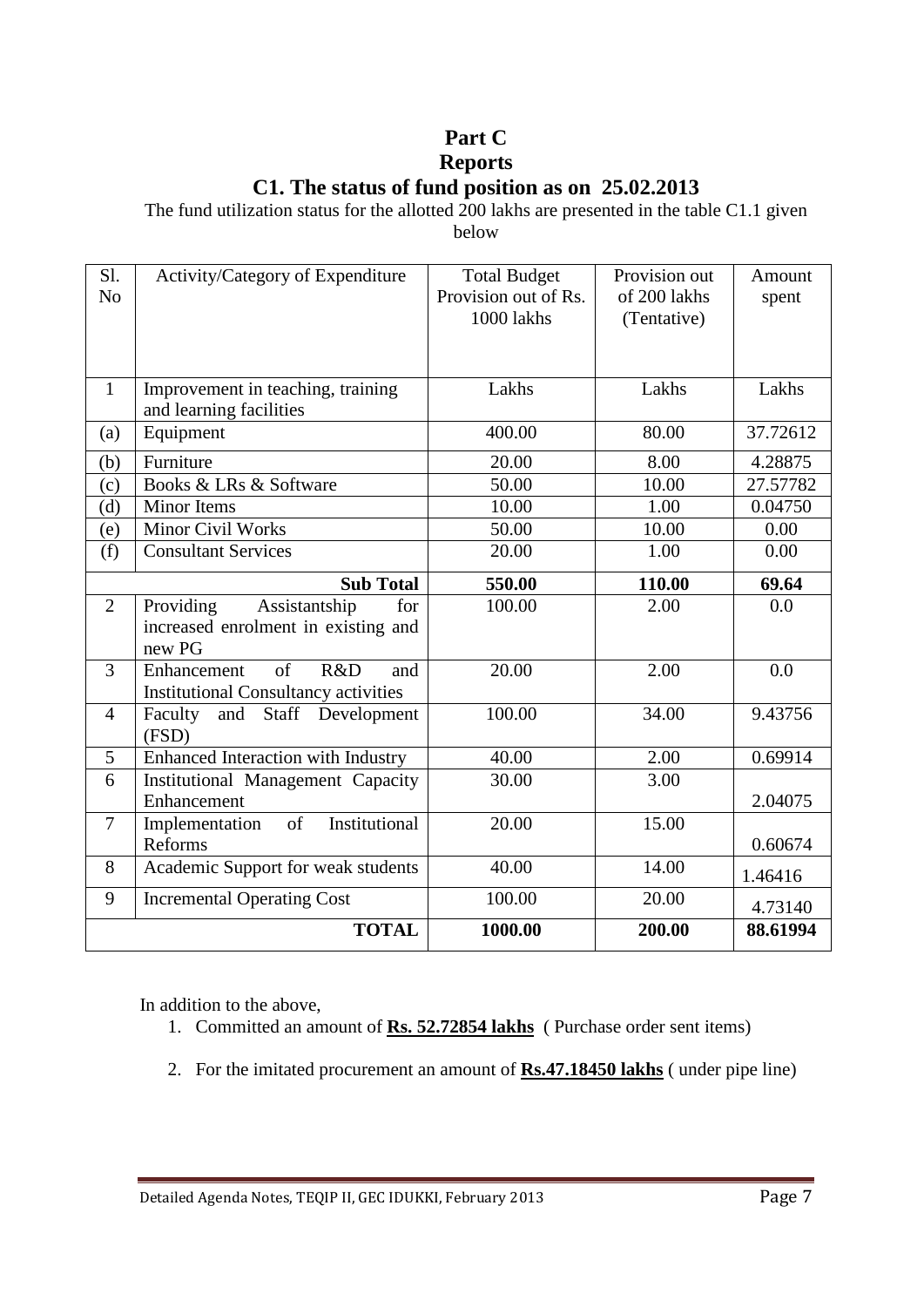# **C2. The status of faculty position as on 25-02-2013**

The faculty position as on 25-02-2013 is given in the table C2.1

| <b>Electrical and Electronics Department</b> |                                                 |                                    |                  |               |
|----------------------------------------------|-------------------------------------------------|------------------------------------|------------------|---------------|
|                                              | Sanctioned                                      | Available                          | Vacancy          | Qualification |
|                                              | Nos.                                            | Nos.                               | Nos.             |               |
| Professor                                    | $\overline{2}$                                  | 1                                  | 1                | Ph.D. 1       |
| <b>Associate Professor</b>                   | $\overline{4}$                                  | $\overline{0}$                     | $\overline{4}$   |               |
| <b>Assistant Professor</b>                   | 11                                              | 6                                  | 5                | M. Tech 6     |
| <b>Contract Faculty</b>                      |                                                 | 9                                  |                  | M. Tech 1     |
|                                              |                                                 |                                    |                  | B. Tech 8     |
|                                              | <b>Electronics and Communication Department</b> |                                    |                  |               |
|                                              | Sanctioned                                      | Available                          | Vacancy          | Qualification |
|                                              | Nos.                                            | Nos.                               | Nos.             |               |
| Professor                                    | 1                                               |                                    | $\overline{0}$   | Ph.D. 1       |
| <b>Associate Professor</b>                   | $\overline{3}$                                  | $\overline{2}$                     | $\mathbf{1}$     | M. Tech 2     |
| <b>Assistant Professor</b>                   | 9                                               | $\overline{7}$                     | $\overline{2}$   | M. Tech 5     |
| <b>Contract Faculty</b>                      |                                                 | 3                                  |                  | B. Tech 3     |
|                                              |                                                 |                                    |                  |               |
|                                              |                                                 | <b>Computer Science Department</b> |                  |               |
|                                              | Sanctioned                                      | Available                          | Vacancy          | Qualification |
|                                              | Nos.                                            | Nos.                               | Nos.             |               |
| Professor                                    | 1                                               | 1                                  | $\overline{0}$   | Ph.D. 1       |
| <b>Associate Professor</b>                   | $\overline{2}$                                  | $\overline{0}$                     | $\overline{2}$   |               |
| <b>Assistant Professor</b>                   | $\overline{7}$                                  | $\overline{5}$                     | $\overline{2}$   | M. Tech 3     |
|                                              |                                                 |                                    |                  | B. Tech 2     |
| <b>Contract Faculty</b>                      |                                                 | 4                                  |                  | B. Tech 4     |
|                                              | <b>Information Technology Department</b>        |                                    |                  |               |
|                                              | Sanctioned                                      | Available                          | Vacancy          | Qualification |
|                                              | Nos.                                            | Nos.                               | Nos.             |               |
| Professor                                    | 1                                               | $\overline{0}$                     | 1                |               |
| <b>Associate Professor</b>                   | $\overline{c}$                                  | $\boldsymbol{0}$                   | $\overline{2}$   |               |
| <b>Assistant Professor</b>                   |                                                 | 6                                  |                  | M. Tech 6     |
| <b>Contract Faculty</b>                      |                                                 | 4                                  |                  | B. Tech 4     |
|                                              |                                                 |                                    |                  |               |
|                                              | <b>Mechanical Engineering Department</b>        |                                    |                  |               |
|                                              | Sanctioned                                      | Available                          | Vacancy          | Qualification |
|                                              | Nos.                                            | Nos.                               | Nos.             |               |
| Professor                                    | $\boldsymbol{0}$                                | $\boldsymbol{0}$                   | $\boldsymbol{0}$ |               |
| <b>Associate Professor</b>                   | $\overline{2}$                                  | $\overline{2}$                     | $\theta$         | Ph.D. 1       |
|                                              |                                                 |                                    |                  | M. Tech 1     |
| <b>Assistant Professor</b>                   | 5                                               | 3                                  | $\overline{2}$   | Ph.D 1        |
|                                              |                                                 |                                    |                  | M. Tech 1     |
|                                              |                                                 |                                    |                  | B. Tech 1     |

#### **Table C2.1**

Detailed Agenda Notes, TEQIP II, GEC IDUKKI, February 2013 Page 8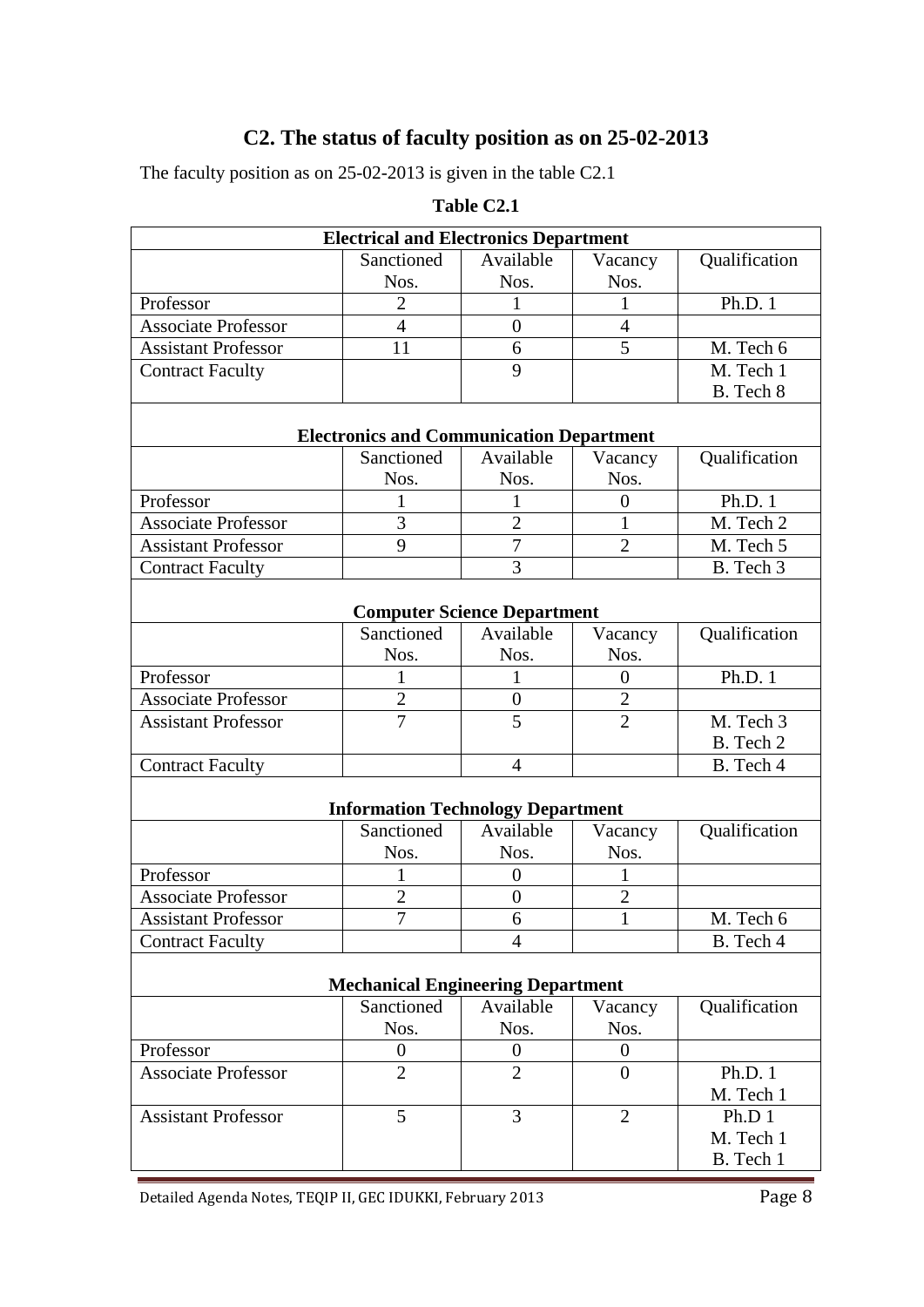| <b>Contract Faculty</b>             |            |                                   |         | B. Tech 1     |  |
|-------------------------------------|------------|-----------------------------------|---------|---------------|--|
| <b>Civil Engineering Department</b> |            |                                   |         |               |  |
|                                     | Sanctioned | Available                         | Vacancy | Qualification |  |
|                                     | Nos.       | Nos.                              | Nos.    |               |  |
| Professor                           |            |                                   |         |               |  |
| <b>Associate Professor</b>          |            |                                   |         |               |  |
| <b>Assistant Professor</b>          | 3          | $\mathfrak{D}$                    |         | M. Tech 1     |  |
|                                     |            |                                   |         | B. Tech 1     |  |
| <b>Contract Faculty</b>             |            |                                   |         | B. Tech 1     |  |
|                                     |            | <b>Applied Science Department</b> |         |               |  |
|                                     | Sanctioned | Available                         | Vacancy | Qualification |  |
|                                     | Nos.       | Nos.                              | Nos.    |               |  |
| <b>Assistant Professor</b>          |            | 4                                 | 3       | M. Sc. 4      |  |
| <b>Contract Faculty</b>             |            | 3                                 |         | M. Sc. 3      |  |

**Principal's remarks on the academic progress:**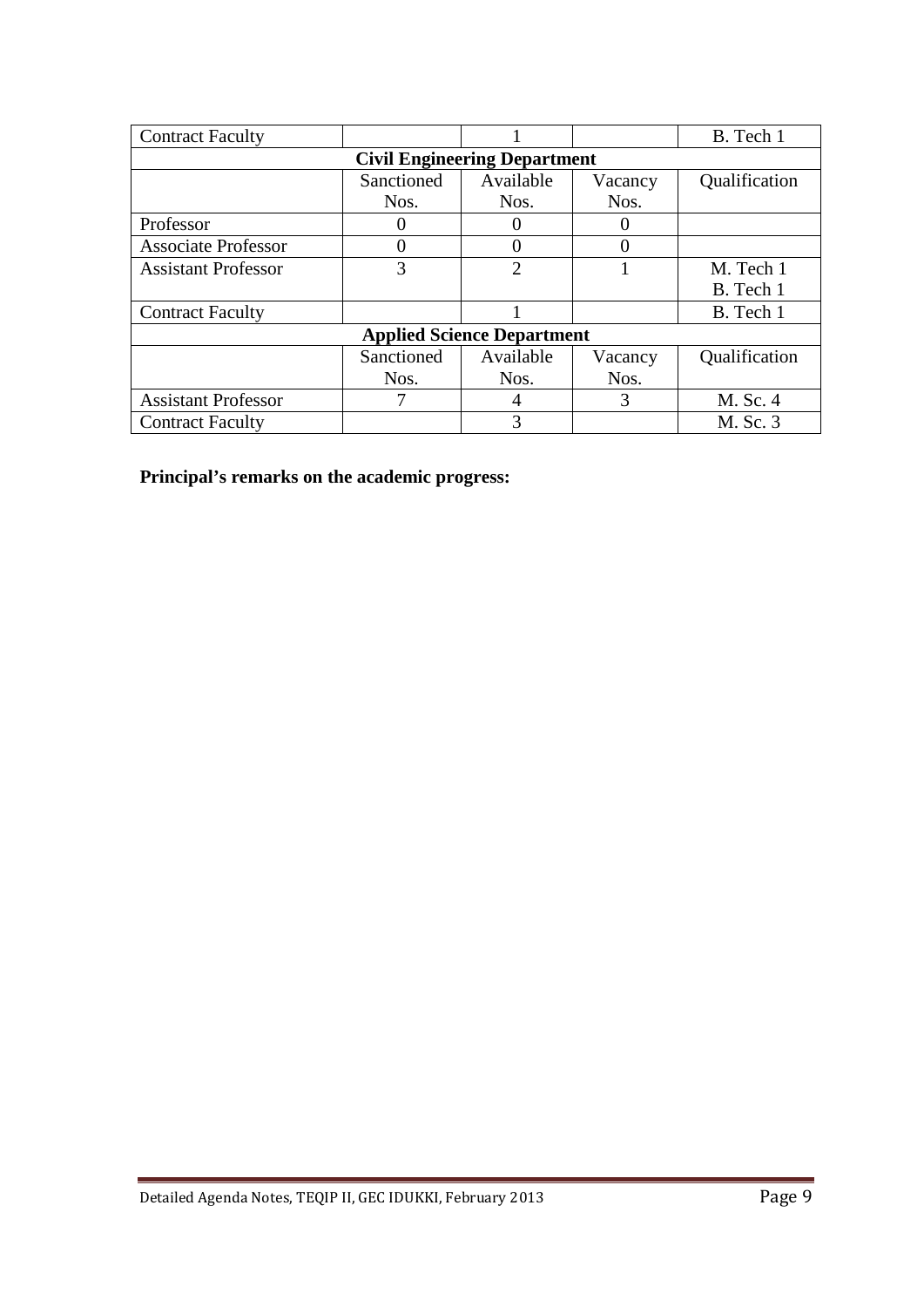### **C3. Status of the Construction projects as on 25-02-2013**

The status of civil works is shown in the table C3.1 below. The works highlighted here are inclusive all construction activities undertaken and those are progressing in the campus, and not the works financed under TEQIP alone. The matter is reported for favour of information

| Sl. No.        | Name of work                                                   | <b>Estimate amount</b><br>(in lakhs) | <b>Current status</b>                                  |
|----------------|----------------------------------------------------------------|--------------------------------------|--------------------------------------------------------|
| $\mathbf{1}$   | M. Tech Class rooms                                            | 20                                   | Completed                                              |
| $\overline{2}$ | Compound wall                                                  | 146                                  | Completed                                              |
| 3.             | Internal road                                                  | 50                                   | Completed                                              |
| 4.             | Academic Block-II                                              | 346                                  | 85% completed, Can be<br>commissioned by December 2013 |
| 5.             | Men's Hostel                                                   | 226                                  | 90% completed, Can be<br>commissioned by June 2013     |
| 6.             | <b>Ladies Hostel</b>                                           | 279                                  | 25% completed                                          |
| 7.             | <b>Staff Hostel</b>                                            | 205                                  | 85% completed,                                         |
| 8.             | Staff quarters                                                 | 345                                  | 60% completed, Can be<br>commissioned by June 2013     |
| 9.             | Academic Block-I                                               | 512                                  | 20% completed                                          |
| 10.            | Internal earthen road, surface<br>pavement and side protection | 106                                  | 95% completed                                          |

| Table C3.1 |  |
|------------|--|
|------------|--|

### **C4. Status of the new PG/UG programs as on 25-02-2013**

| S.No.          | Name of the program                                   | <b>Current Status</b>                                                                                                        |
|----------------|-------------------------------------------------------|------------------------------------------------------------------------------------------------------------------------------|
|                | M. Tech in Power Electronics and<br>Control           | This program has commenced during the<br>academic year 2011-12 with an intake of<br>18 students; now total students strength |
|                |                                                       | is 36.                                                                                                                       |
|                | M. Tech in Computer Science and<br>System engineering | This program has commenced during the<br>academic year 2012-13 with an intake of<br>18.                                      |
|                | M. Tech in VLSI Design                                | AICTE approval has been obtained, and<br>approval from MG university awaited                                                 |
| $\overline{4}$ | M. Tech in Information Technology                     | Applied to AICTE and MG university<br>for approval                                                                           |
|                | B. Tech in Mechanical Engineering                     | AICTE approval has been obtained.                                                                                            |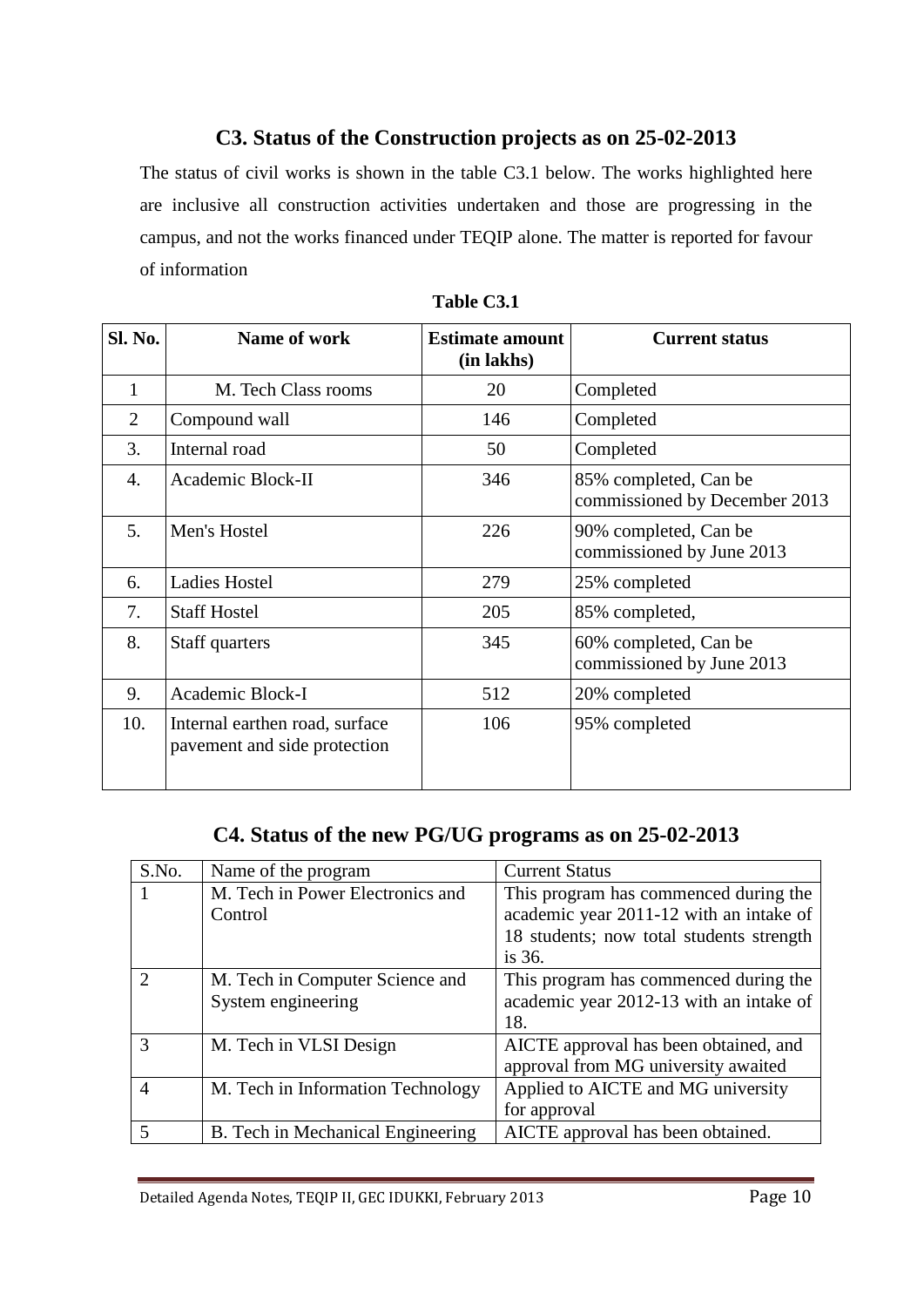#### **C5. Accreditation status of the UG programs**

The accreditations of all eligible UG programs are mandatory for the project institutions. The institution has already prepared a draft Self Assessment Report (SAR) and presented before the meeting held on 02-01-2013 at DTE, Thiruvananthapuram. Based on the suggestions of the meeting, the institution again modified the SAR. The documentation work is progressing.

BoG may give directions on the measures to be taken to expedite the process and also suggest a time line for submitting the application for accreditation.

#### **D1 Any other item with the permission of the Chair**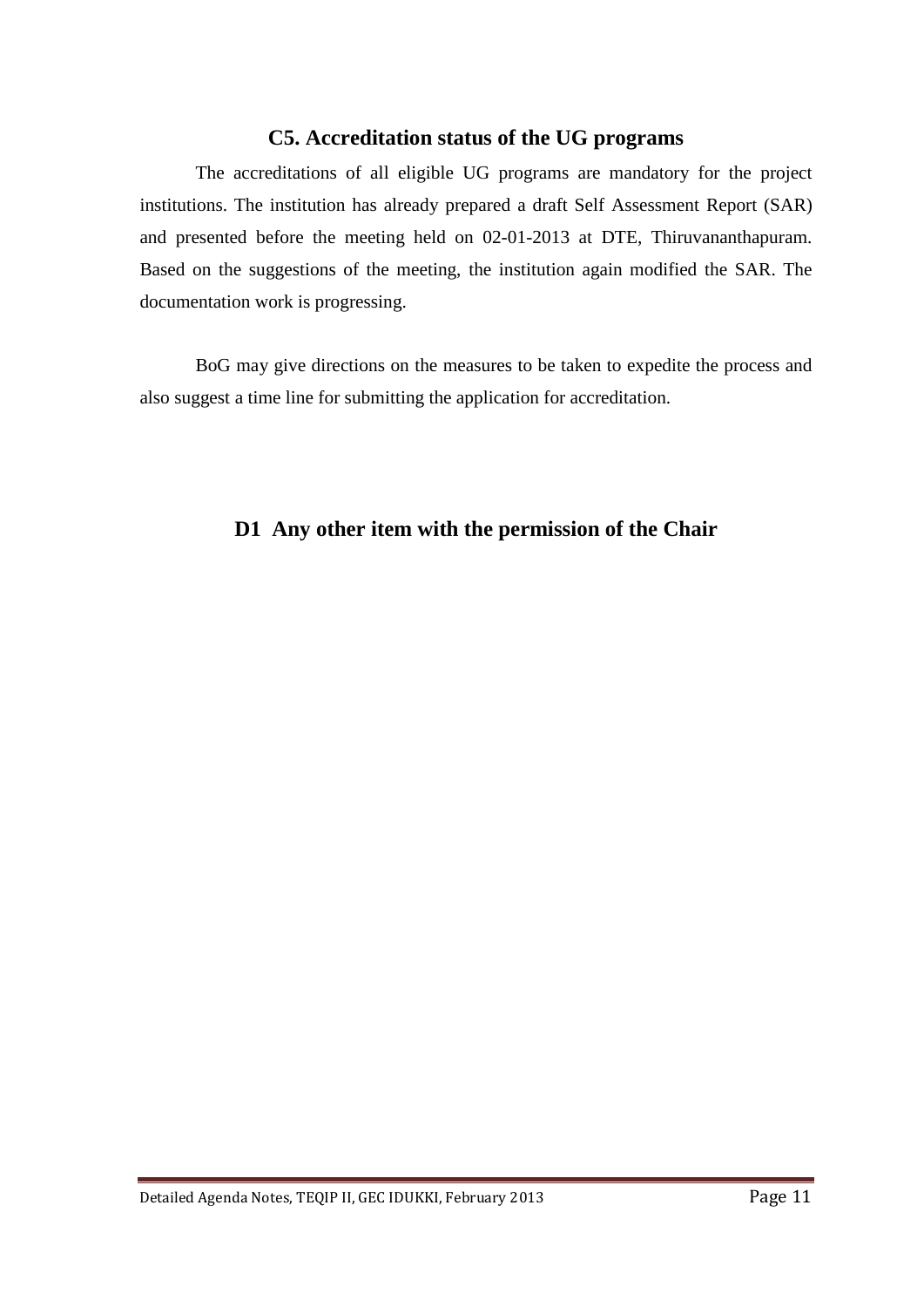#### **Cancelled Packages**

|                      | <b>Information Technology</b> |                              |                     |                                         |                                      |  |  |  |  |  |
|----------------------|-------------------------------|------------------------------|---------------------|-----------------------------------------|--------------------------------------|--|--|--|--|--|
| S.                   | Name of the                   | Items in the package         | Quantity            | Total actual Package amount             | <b>Reason for Cancellation</b>       |  |  |  |  |  |
| N <sub>o</sub>       | Package                       |                              | (Total)             |                                         |                                      |  |  |  |  |  |
|                      | ServerD1                      | Server                       |                     | 6,20,000                                | Lack of responsive vendors           |  |  |  |  |  |
|                      |                               |                              |                     | <b>Computer Science and Engineering</b> |                                      |  |  |  |  |  |
| S.<br>N <sub>o</sub> | Name of the<br>Package        | Items in the package         | Quantity<br>(Total) | Total actual Package amount             | <b>Reason for Cancellation</b>       |  |  |  |  |  |
| $\mathbf{1}$         | <b>Server Racks</b>           | 24 Port Manageable<br>Switch | $\mathbf{1}$        |                                         |                                      |  |  |  |  |  |
|                      |                               | 27U 19" Rack                 | $\overline{2}$      |                                         |                                      |  |  |  |  |  |
|                      |                               | 27U 19" Rack with KVM        | $\mathbf{1}$        | 1,50,000.00                             | <b>Insufficient Valid Quotations</b> |  |  |  |  |  |
|                      |                               | Switch                       |                     |                                         |                                      |  |  |  |  |  |
|                      |                               | 6U 19" Wall mount Rack       | 1                   |                                         |                                      |  |  |  |  |  |
| $\overline{2}$       | MultimediaC1                  | 2GB DDR3 RAM                 | 10                  |                                         |                                      |  |  |  |  |  |
|                      |                               | Wireless Adapter             | 10                  | 97,000.00                               | <b>Insufficient Valid Quotations</b> |  |  |  |  |  |
|                      |                               | Multimedia Kit               | 10                  |                                         |                                      |  |  |  |  |  |
|                      |                               | External HDD 1 TB            | 10                  |                                         |                                      |  |  |  |  |  |
|                      |                               |                              |                     | <b>Electronics and Communication</b>    |                                      |  |  |  |  |  |
| S.                   | Name of the                   | Items in the package         | Quantity            | Total actual Package amount             | <b>Reason for Cancellation</b>       |  |  |  |  |  |
| No                   | Package                       |                              | (Total)             |                                         |                                      |  |  |  |  |  |
| $\mathbf{1}$         | DSO A3                        | 60 MHz DSO                   | 15                  | 2155000                                 | Reinitiated as two packages as       |  |  |  |  |  |
|                      |                               | 100 MHz DSO                  | 11                  |                                         | one NCB of DSO only and              |  |  |  |  |  |
|                      |                               | <b>Isolated DSO</b>          | 1                   |                                         | analog oscilloscope as a second      |  |  |  |  |  |
|                      |                               | Analog oscilloscope          | 25                  |                                         | package. Supplier may not            |  |  |  |  |  |
|                      |                               |                              |                     |                                         | quote Analog and Digital             |  |  |  |  |  |
|                      |                               |                              |                     |                                         | Oscilloscope together.               |  |  |  |  |  |
| $\overline{2}$       | Function                      | Arbitrary 1 channel          | $\mathbf{1}$        | 290600                                  | Unable to find out the quality       |  |  |  |  |  |
|                      | Generator&Multi               | function generator           |                     |                                         | suppliers with all 3 items as a      |  |  |  |  |  |
|                      | meter <sub>B7</sub>           | Arbitrary 2 channel          | $\mathbf{1}$        |                                         | single package                       |  |  |  |  |  |
|                      |                               | function generator           |                     |                                         |                                      |  |  |  |  |  |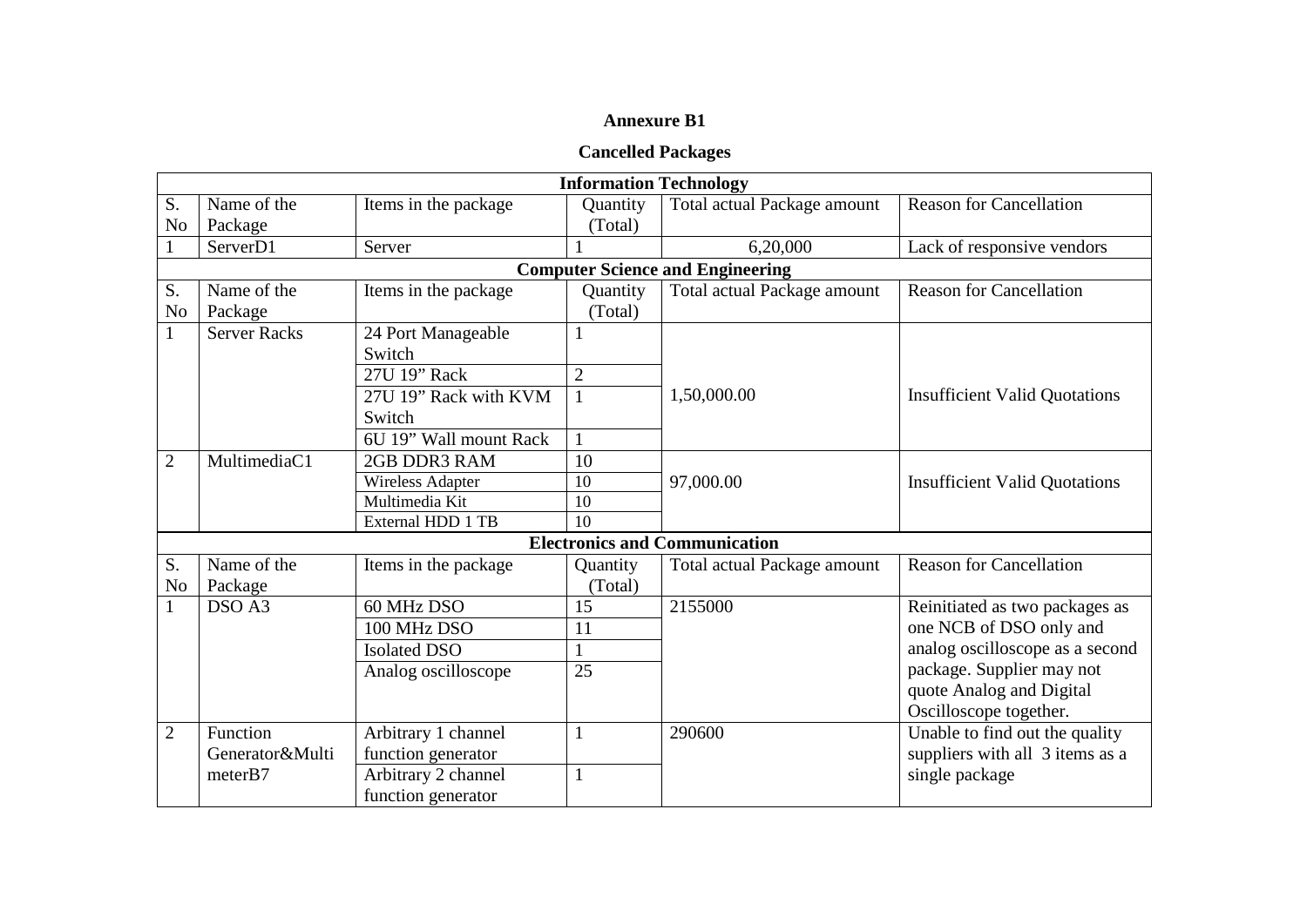|                      |                                       | Digital multi meter                      | $\overline{2}$      |                                               |                                                                   |
|----------------------|---------------------------------------|------------------------------------------|---------------------|-----------------------------------------------|-------------------------------------------------------------------|
| 3                    | Microwave Test<br>BenchB <sub>6</sub> | Microwave Test Bench                     |                     | 120000                                        | Insufficient quotations received                                  |
| $\overline{4}$       | On table Shielding                    | On table Shielding                       |                     | 500000                                        | Rapid prototype machine                                           |
|                      | <b>Cutting Machine</b>                | <b>Cutting Machine</b>                   |                     |                                               | already purchased, and hence<br>this item is not in priority now. |
| 5                    | Development                           | Microcontroller                          | 18                  | 1620000                                       | Difficult to get quality supplier                                 |
|                      | Board B4                              | development board                        |                     |                                               | for all 3 items together. Hence                                   |
|                      |                                       | DSP development board                    | 18                  |                                               | separating the items in the                                       |
|                      |                                       | FPGA development board                   | 18                  |                                               | package, package has to be<br>cancelled.                          |
|                      |                                       |                                          |                     | <b>Electrical and Electronics Engineering</b> |                                                                   |
| S.<br>N <sub>o</sub> | Name of the<br>Package                | Items in the package                     | Quantity<br>(Total) | Total actual Package amount                   | <b>Reason for Cancellation</b>                                    |
|                      |                                       | Digital Tachometer,                      |                     |                                               | <b>Valid Quotation Amounts</b>                                    |
| 1                    | TachmeterA19                          | contact less                             | 10                  | 50,000.00                                     | Exceeded 25% of the Package<br>Amount-To be reinitiated           |
|                      |                                       | <b>PLC</b> Trainer kit                   | 5                   | 160,000.00                                    |                                                                   |
|                      |                                       | <b>Renewable Energy</b>                  | $\overline{2}$      | 72,000.00                                     |                                                                   |
|                      |                                       | Developers kit<br>Low voltage Brushed DC |                     |                                               |                                                                   |
|                      |                                       | and Stepper Motor                        | $\overline{2}$      | 90,000.00                                     | <b>Valid Quotation Amount</b>                                     |
| 2                    | ControlKitA13                         | Control Kit                              |                     |                                               | Exceeded 25% of the Package<br>Amount – to be reinitiated         |
|                      |                                       | F 28035 Controller Based                 |                     |                                               |                                                                   |
|                      |                                       | High Voltage PFC and                     | $\overline{2}$      | 51,000.00                                     |                                                                   |
|                      |                                       | Motor control<br>Developer's kit         |                     |                                               |                                                                   |
|                      |                                       |                                          |                     |                                               | To be reinitiate with adding                                      |
| 3                    | DigitalMultimeter                     | Digital Multi meter                      | 10                  | 120,000.00                                    | Digital Multi meters for EC                                       |
|                      | A <sub>9</sub>                        |                                          |                     |                                               | department                                                        |
| 4                    | DevelopmentBoar                       | <b>Universal Development</b>             | 10                  | 350,000.00                                    | <b>Sufficient Quotations not</b>                                  |
|                      | dA10                                  | Board                                    |                     |                                               | Received                                                          |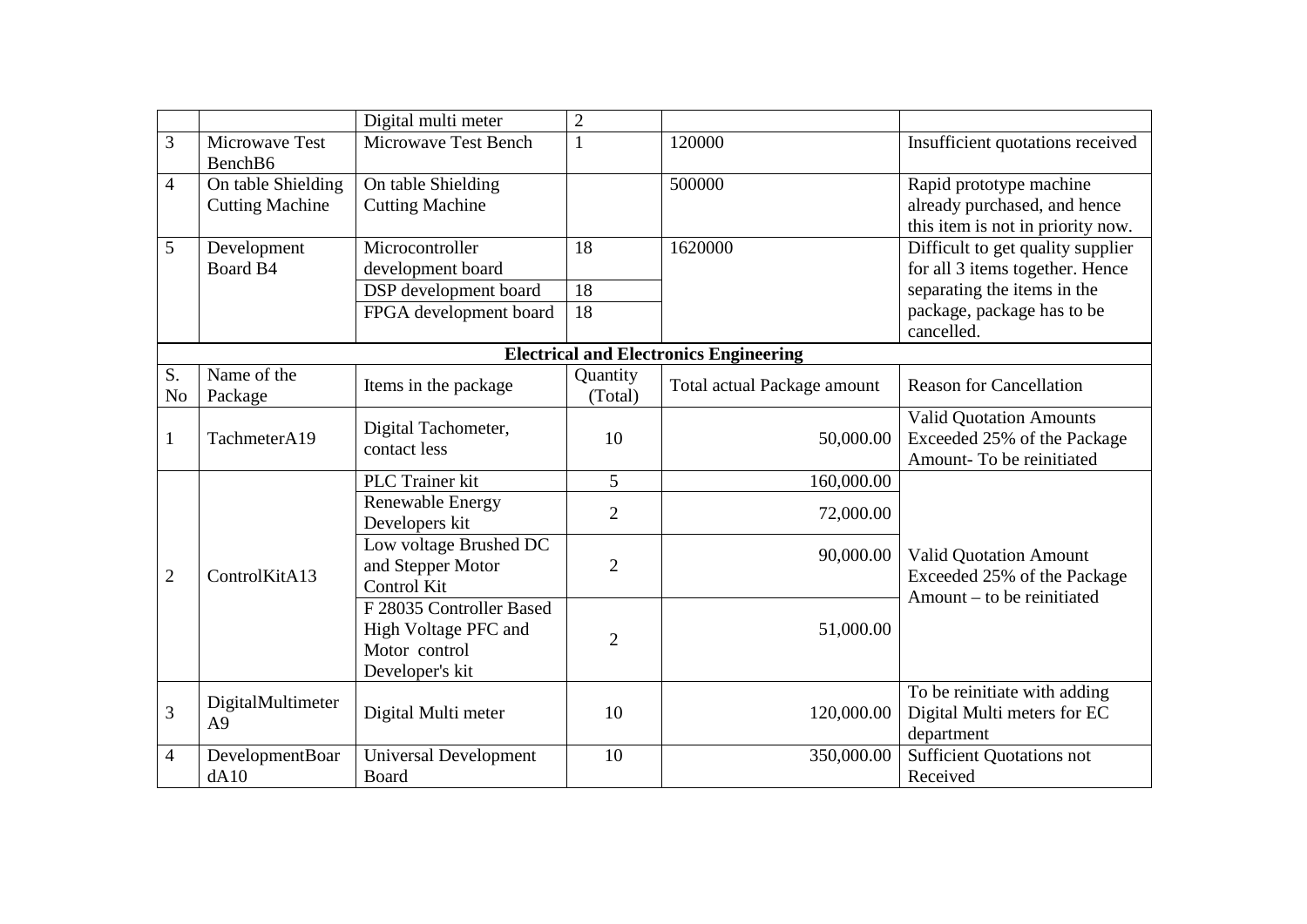|    | <b>Institute Purchase</b> |                       |          |                                    |                                |  |  |  |  |  |  |
|----|---------------------------|-----------------------|----------|------------------------------------|--------------------------------|--|--|--|--|--|--|
|    | Name of the               | Items in the package  | Quantity | <b>Total actual Package amount</b> | <b>Reason for Cancellation</b> |  |  |  |  |  |  |
| No | Package                   |                       | (Total)  |                                    |                                |  |  |  |  |  |  |
|    | <b>Library Books</b>      | <b>Books</b>          |          | 667345                             | Insufficient valid quotations  |  |  |  |  |  |  |
|    | Computer                  | <b>Computer Table</b> | 50       |                                    |                                |  |  |  |  |  |  |
|    | Furniture IN              |                       |          | 400000                             | Purchasing under State Govt.   |  |  |  |  |  |  |
|    |                           | Chair                 | 50       |                                    | Fund                           |  |  |  |  |  |  |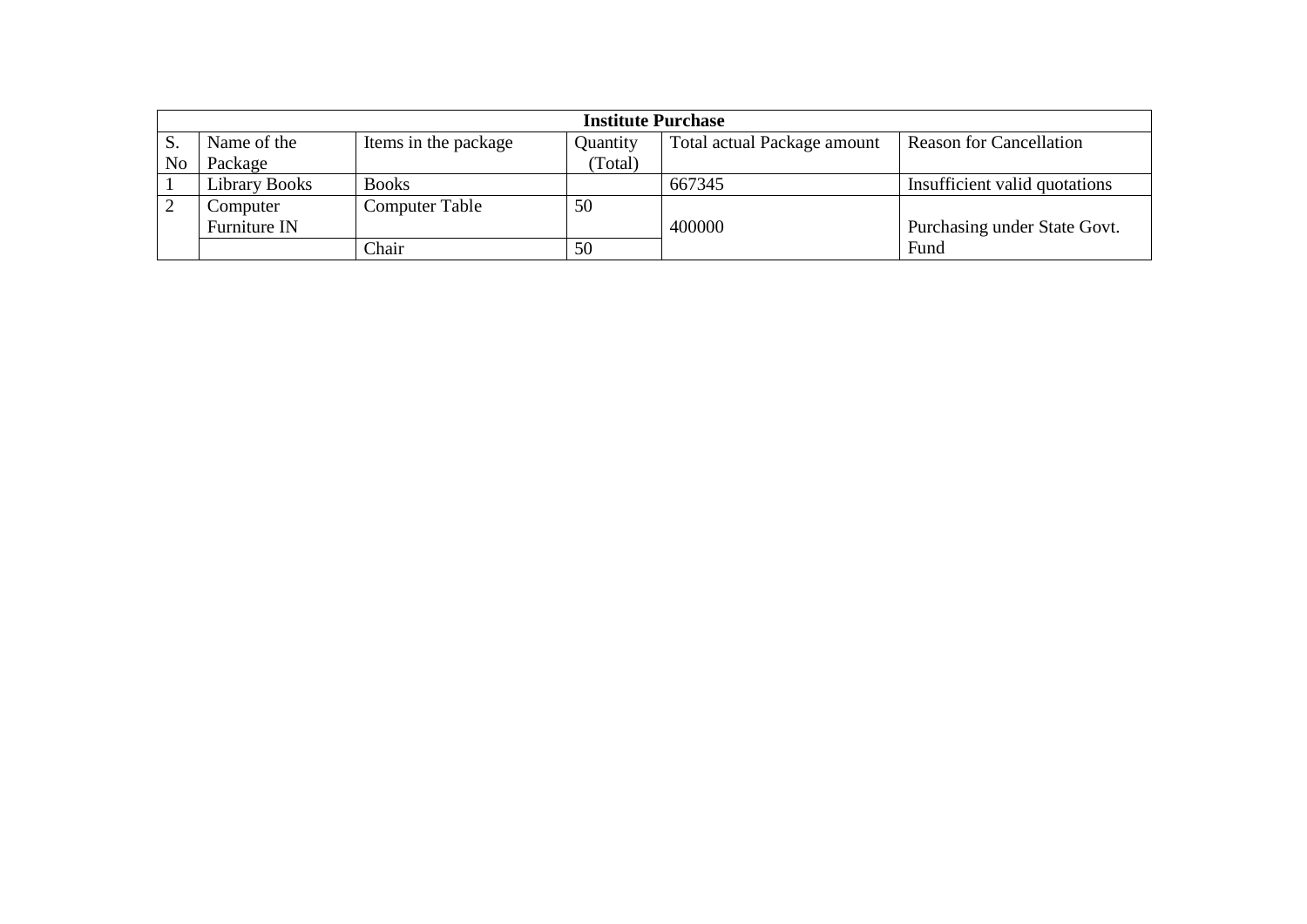# **New Proposals for revising the Procurement plan**

|                       |                               |                              |                     | <b>Computer Science and Engineering</b> |                                                           |                                                    |
|-----------------------|-------------------------------|------------------------------|---------------------|-----------------------------------------|-----------------------------------------------------------|----------------------------------------------------|
| SR.<br>N <sub>o</sub> | Name of the Package           | Items in the package         | Quantity<br>(Total) | Total actual<br>Package amount          | If institutional<br>Purchase, give<br>department<br>share | Name of the laboratory<br>for which items procured |
| $\mathbf{1}$          | Laptops                       | Core i5 based laptop         | 20                  | 92400                                   |                                                           | PG Lab/Class                                       |
| $\overline{2}$        | Software                      | Windows 8                    | $\overline{55}$     | 521000                                  | 16                                                        |                                                    |
|                       |                               | <b>Visual Studio</b>         | $\overline{5}$      |                                         | $\overline{5}$                                            |                                                    |
|                       |                               | Windows 2012 Server          |                     |                                         |                                                           |                                                    |
|                       |                               | MS Office Pro                | 10                  |                                         | $\overline{2}$                                            | <b>Department Computer</b>                         |
|                       |                               | <b>MS</b> Project            |                     |                                         |                                                           | Centre                                             |
| 3                     | <b>Hardware Tools</b>         | PC Diagnostics Kit           | 1                   | 110000                                  |                                                           |                                                    |
|                       |                               | Network Multi meter          | $\overline{1}$      |                                         |                                                           |                                                    |
|                       |                               | WiFi Tester                  |                     |                                         |                                                           |                                                    |
| $\overline{4}$        | <b>ACM2014</b>                | ACM for year 2014            |                     | 600000                                  |                                                           | Department library                                 |
| $\overline{5}$        | Case tool Software            | <b>IBM Rational Rose</b>     | $\overline{2}$      | 700000                                  | 1                                                         | PG Lab CE<br>UG Lab IT                             |
| 6                     | Microprocessor Kits and       | $8085$ Kits                  | 20                  |                                         |                                                           |                                                    |
|                       | Interfacing Boards*           | Stepper Motor Control        | 5                   |                                         |                                                           | <b>UG Lab</b>                                      |
|                       |                               | <b>Traffic Control</b>       | 5                   | 385000                                  |                                                           |                                                    |
|                       |                               | ADC/DAC                      | 5                   |                                         |                                                           |                                                    |
|                       |                               | 8051 Kits                    | 5                   |                                         |                                                           |                                                    |
|                       |                               |                              | <b>Institution</b>  |                                         |                                                           |                                                    |
| $\mathbf{1}$          | Campus Management<br>Software | <b>MIS Software</b>          | -1                  | 450000                                  | To be shared<br>by all<br>Departments                     | Institution                                        |
| $\overline{2}$        | <b>Learning Resources</b>     | Library                      | 18                  | 900000                                  |                                                           | Institution                                        |
| 3                     | <b>Survey Equipments</b>      | Various Survey<br>Equipments |                     | 128450                                  |                                                           | Civi;                                              |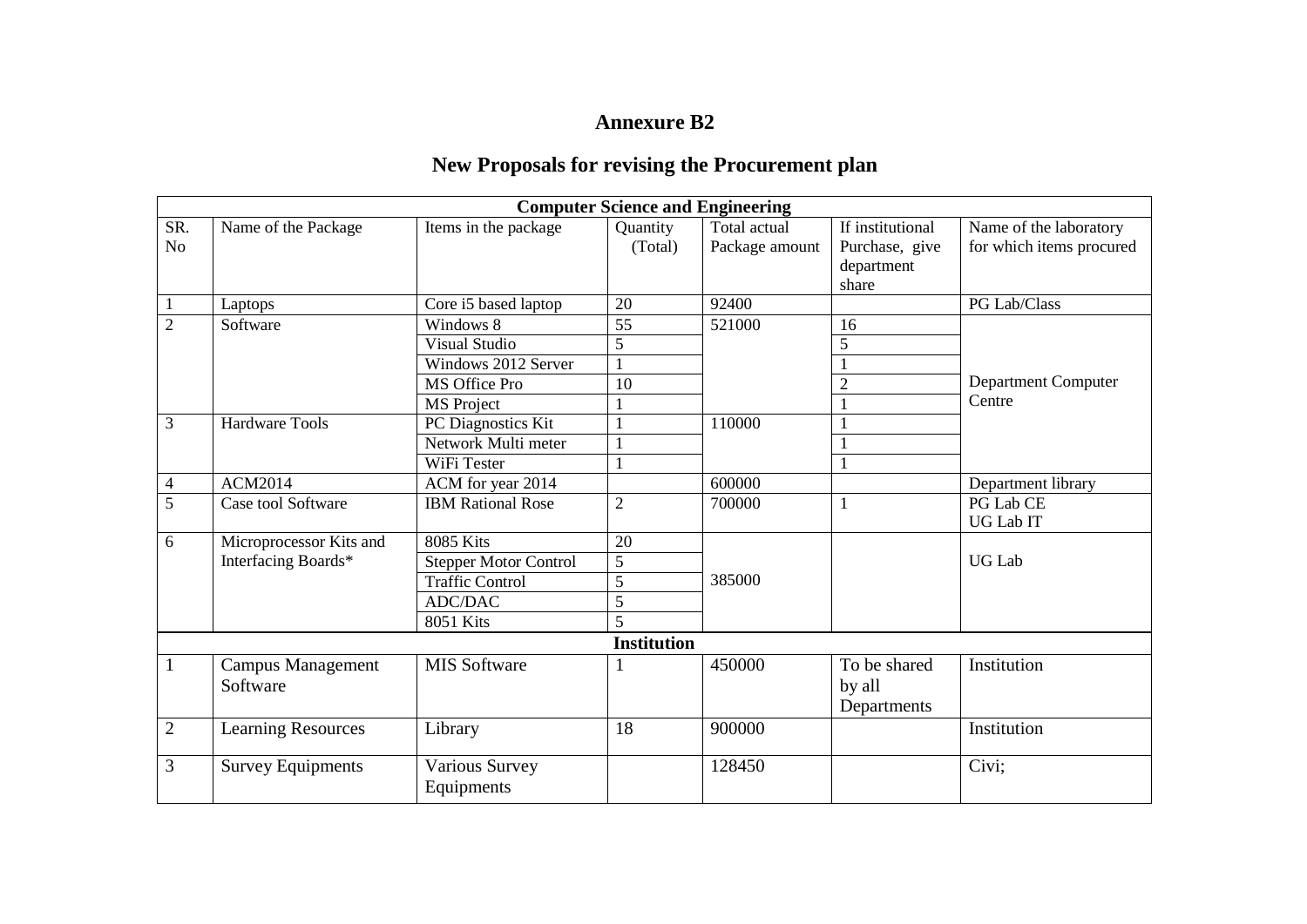| $\overline{4}$ | Solar panel<br>100W, MNRE approved,<br>Efficiency $> 15%$                                 | Solar panel                                                                | 10           | 70000                                         |                                            |                                 |
|----------------|-------------------------------------------------------------------------------------------|----------------------------------------------------------------------------|--------------|-----------------------------------------------|--------------------------------------------|---------------------------------|
| 5              | 5KW Solar PV System,<br>240V, Battery 12V, 150<br>AH, 20 Nos. GEL type,<br>10kVA inverter | PV System                                                                  | $\mathbf{1}$ | 1000000                                       |                                            |                                 |
| 6              | White board                                                                               | ceramic magnetic white<br>board 6 X 4                                      | 8            | 64000                                         | 2 each for all 4<br>departments            | NA                              |
| $\overline{7}$ | projector screen board                                                                    | Pull down white<br>projector screen board<br>6 X 4                         | 8            | 40000                                         | 2 each for all 4<br>departments            | NA                              |
|                |                                                                                           |                                                                            |              | <b>Electronics and Communication</b>          |                                            |                                 |
| $\mathbf{1}$   | Analog oscilloscope                                                                       | Analog oscilloscope                                                        | 30           | 900000                                        | <b>ECE 20</b><br>(600000)<br><b>EEE 10</b> | Circuits Lab                    |
| $\overline{2}$ | Digital multimeter                                                                        | Digital multimeter                                                         | 10           | 200000                                        | <b>ECE</b><br>10(73000)                    | <b>Circuits Lab</b>             |
|                |                                                                                           | Digital multimeter                                                         | 10           |                                               | <b>EEE 10</b>                              |                                 |
| 3              | Microcontroller<br>development board                                                      | Microcontroller<br>development boards<br>For different<br>microcontrollers | 18           | 900000                                        | <b>NA</b>                                  | PG lab                          |
| $\overline{4}$ | DSP development board                                                                     | development boards<br>with code composer<br>studio                         | 20           | 400000                                        | <b>NA</b>                                  | PG lab                          |
| 5              | FPGA development<br>board                                                                 | FPGA nano boards                                                           | 16           | 800000                                        | <b>NA</b>                                  | PG lab                          |
| 6              | Keil C Professional<br>Developers Kit                                                     | Keil PK-51 With 25<br><b>User License</b>                                  | $\mathbf{1}$ | 270000                                        | <b>NA</b>                                  | <b>Systems Lab</b>              |
|                |                                                                                           |                                                                            |              | <b>Electrical and Electronics Engineering</b> |                                            |                                 |
|                | Capacitive Load                                                                           | $\overline{2}$<br>Capacitive Load                                          | 60000        |                                               |                                            | UG and PG Power Electronics Lab |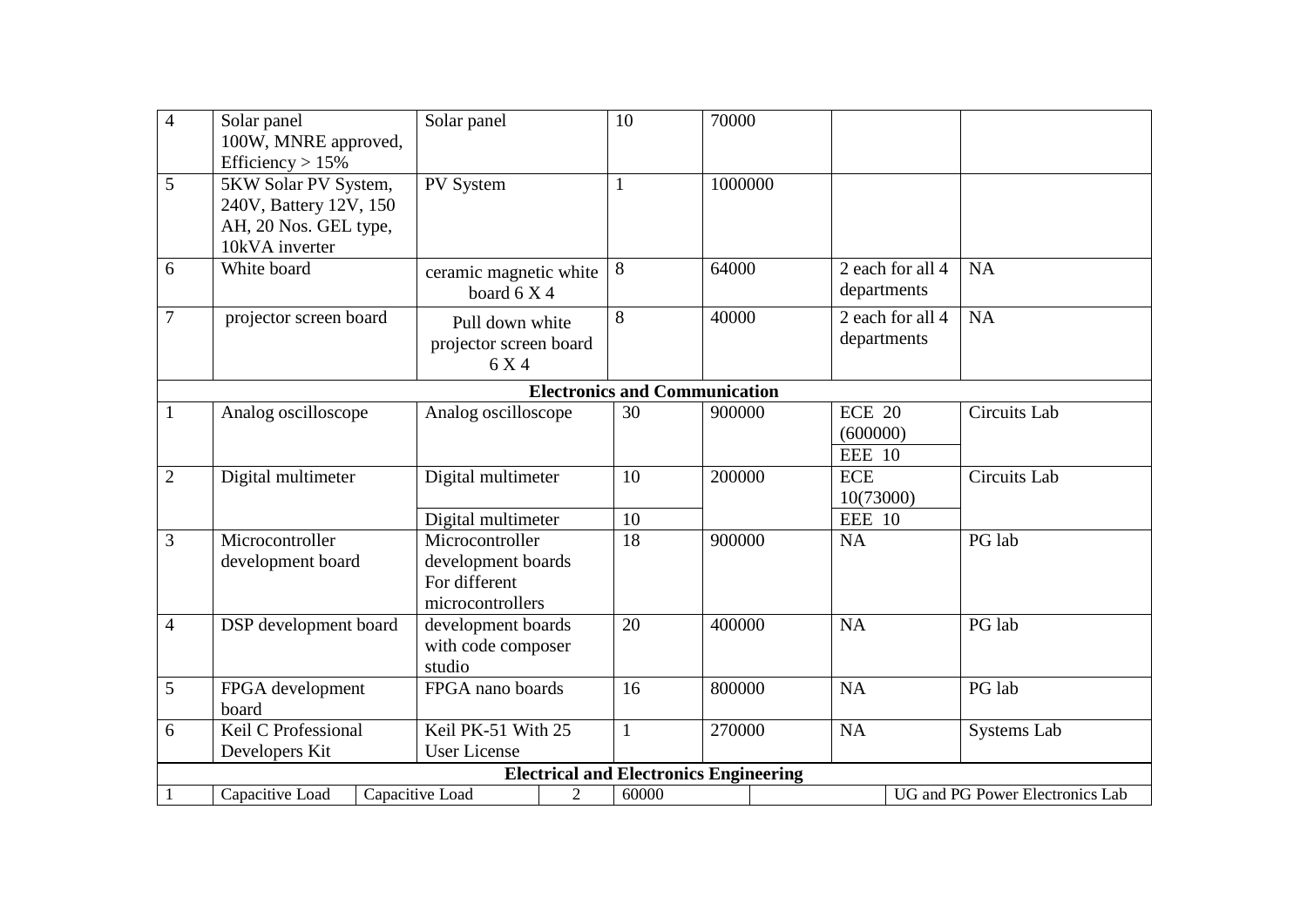| $\overline{2}$ | <b>DSPACE R&amp;D</b>   | <b>DSPACE : ACE Kit</b>          | 1              | 550000                        |           |                                   |
|----------------|-------------------------|----------------------------------|----------------|-------------------------------|-----------|-----------------------------------|
|                | <b>Controller Board</b> | 1104                             |                |                               |           |                                   |
|                |                         | <b>Real-Time Controller</b>      |                | 239200                        |           |                                   |
|                |                         | Model: NI cRIO-9024              | 1              |                               |           |                                   |
|                |                         | <b>Compact RIO</b>               |                |                               |           |                                   |
|                |                         | Reconfigurable Chassis           |                | 77700                         |           |                                   |
|                |                         | Model: NI 9112                   | 1              |                               |           |                                   |
|                |                         | Power Supply for                 |                | 13100                         |           |                                   |
|                | Real-Time Data          | controller                       |                |                               |           |                                   |
| 3              | Acquisition             | Desktop Mounting Kit             | $\mathbf{1}$   | 3000                          |           |                                   |
|                |                         | Analog Input Module              | $\overline{2}$ | 61600                         |           |                                   |
|                | System                  | <b>Analog Output Module</b>      | $\mathbf{1}$   | 49300                         |           |                                   |
|                |                         | <b>Bidirectional Digital I/O</b> |                | 16600                         |           |                                   |
|                |                         | Module                           | 3              |                               |           |                                   |
|                |                         | <b>Terminal Block for</b>        |                | 6000.                         |           |                                   |
|                |                         | Digital I/O module               |                |                               |           |                                   |
|                |                         | <b>Ethernet Cable</b>            | $\mathbf{1}$   | 1600.                         |           |                                   |
|                |                         | RS 232 Cable                     |                | 2200.                         |           |                                   |
|                |                         |                                  |                | <b>Information Technology</b> |           |                                   |
|                |                         | McAfee Endpoint                  | 1              | 110000                        | <b>NA</b> | All Labs in the Department        |
|                |                         | <b>Security Suit for Nodes</b>   |                |                               |           |                                   |
|                | Antivirus               | 3 year and                       |                |                               |           |                                   |
|                |                         | ePO Installation                 |                |                               |           |                                   |
|                |                         | Charges                          |                |                               |           |                                   |
| $\sqrt{2}$     | <b>Barcode Reader</b>   | DOMO nCode LSR 619               | $\overline{4}$ | 12000                         | <b>NA</b> | <b>Central Computing Facility</b> |
|                |                         | <b>Barcode Reader</b>            |                |                               |           |                                   |
| $\mathfrak{Z}$ | <b>USB FINGER</b>       | Digital Persona                  |                | 11000                         | <b>NA</b> |                                   |
|                | <b>PRINT</b>            | <b>Fingerprint Reader</b>        | 2              |                               |           |                                   |
| $\overline{4}$ | Digital Pen             | Staedtler Digital Pen            | $\overline{4}$ | 40000                         | <b>NA</b> |                                   |
| $\overline{5}$ | Web Development         | Adobe Dreamweaver                | $\mathbf{1}$   | 20000                         | <b>NA</b> | Software Lab                      |
|                | Application             | CS <sub>6</sub>                  |                |                               |           |                                   |
|                |                         |                                  |                |                               |           |                                   |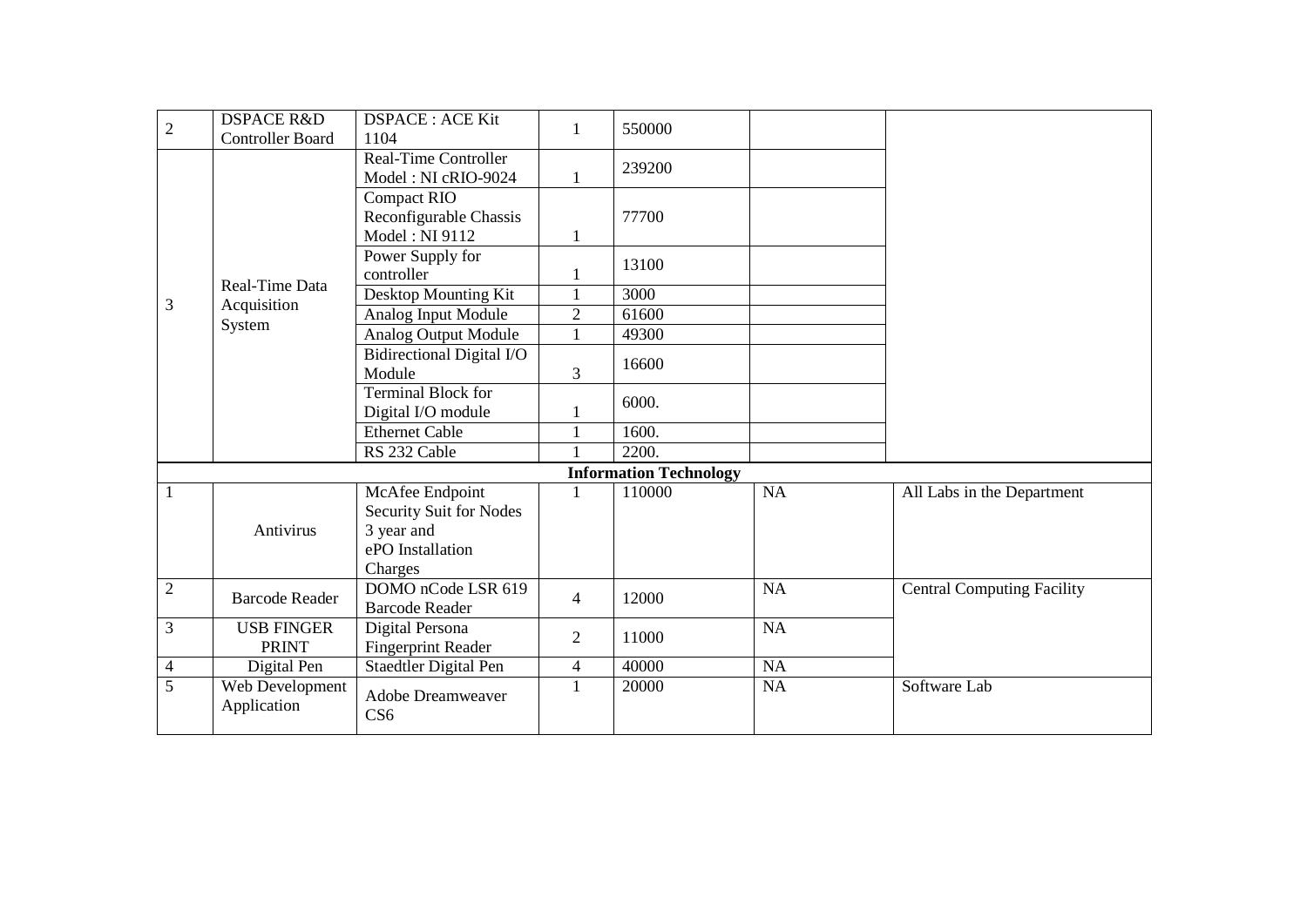### **Approved Civil Work Packages**

| Sl <sub>No</sub> | Package code                      | Package name                                          | <b>Estimated cost</b> | Item name                                                                 | Item cost | Remarks                                                                                                                                                            |
|------------------|-----------------------------------|-------------------------------------------------------|-----------------------|---------------------------------------------------------------------------|-----------|--------------------------------------------------------------------------------------------------------------------------------------------------------------------|
| $\mathbf{1}$     |                                   |                                                       |                       | Reorganizing<br>multimedia lab                                            | 500000    | To be initiated<br><b>Estimation under progress</b>                                                                                                                |
|                  | TEQIP-II/KL/KL1G03/43 Rebuishment | <b>Extension</b> and<br>work IT1                      | 1100000               | Setting of Dept. library                                                  |           | Cancelled - Merged with package<br>of Baatery room (No.41)<br>$300000$ for IT Dept. as the first floor of<br>battery room is proposed for use<br>as Dept. Library. |
|                  |                                   |                                                       |                       | Reorganizing<br>microprocessor lab                                        | 300000    | To be initiated<br><b>Estimation under progress</b>                                                                                                                |
| 2                | TEQIP-II/KL/KL1G03/41             | <b>Battery</b> room<br>IN1                            | 300000                | Battery room for UPS<br>$200$ sqft                                        |           | Cancelled - Merged with package<br>of Library<br>$300000$ for IT Dept. as the first floor of<br>battery room is proposed for use<br>as Dept. Library.              |
| 3                | TEQIP-II/KL/KL1G03/39             | <b>Extension server</b><br>room CS1                   |                       | Setting of server room<br>150000 for installation of<br>servers, networks |           | 150000 Pending                                                                                                                                                     |
| $\overline{4}$   | TEQIP-II/KL/KL1G03/38             | <b>Extension</b> work<br>EE1                          |                       | Converting existing<br>550000 room to dept.<br>computer centre            | 550000    | To be initiated<br><b>Estimation under progress</b>                                                                                                                |
| 5                | TEQIP-II/KL/KL1G03/42             | <b>Battery</b> room<br>electrification<br><b>INTO</b> | 250000                | Electrification for<br>refurbuished UPS                                   | 250000    | To be initiated<br><b>Estimation under progress</b>                                                                                                                |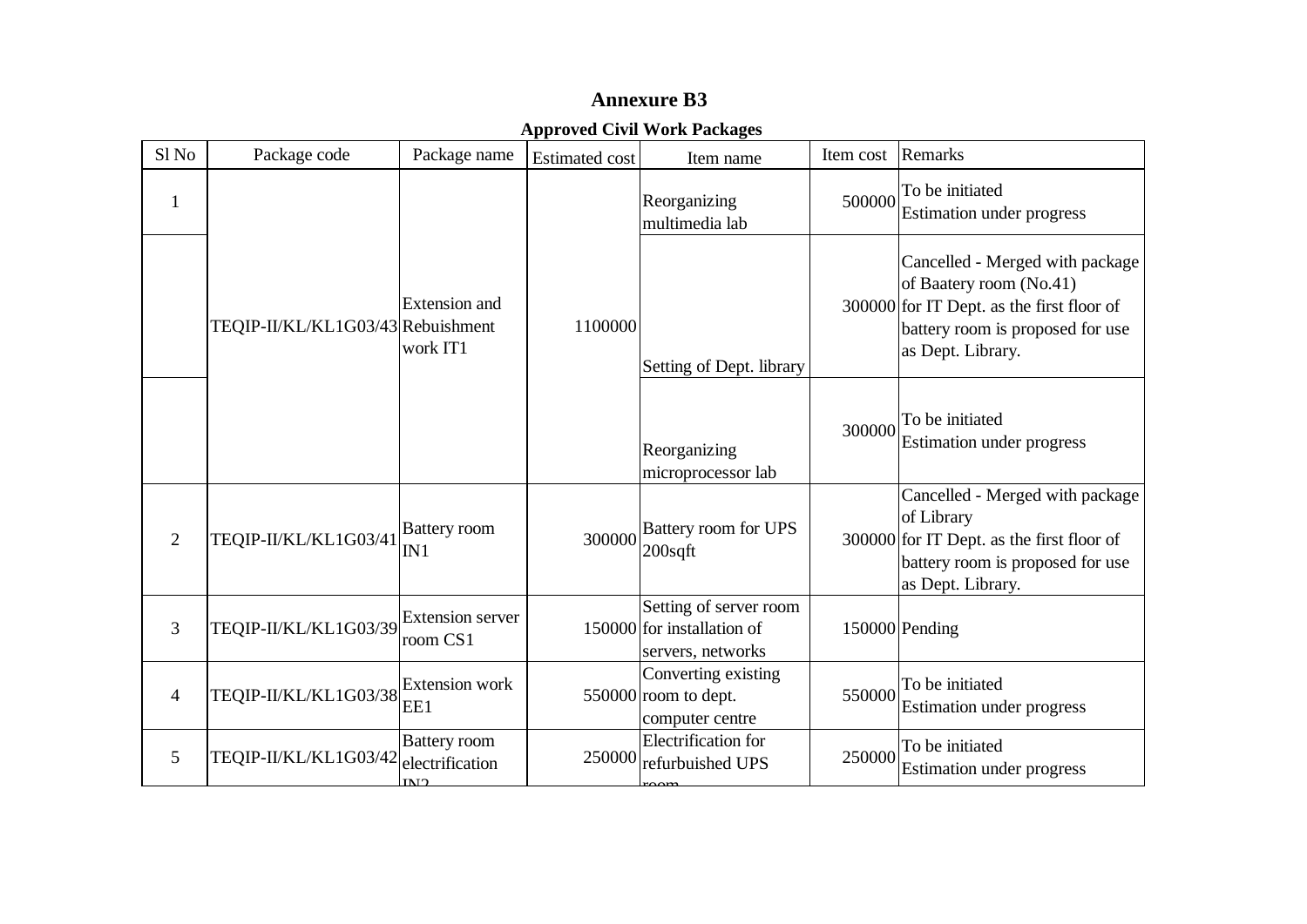| 6                | TEQIP-II/KL/KL1G03/44               | Electrification<br>IT <sub>2</sub> |                       | Eelctrification of<br>300000 extended dept. library<br>and reorganized | 150000    | To be initiated<br><b>Estimation under progress</b>                                                                                                                              |
|------------------|-------------------------------------|------------------------------------|-----------------------|------------------------------------------------------------------------|-----------|----------------------------------------------------------------------------------------------------------------------------------------------------------------------------------|
|                  |                                     |                                    |                       | Electrification of<br>rennovated software                              | 150000    | To be initiated<br><b>Estimation under progress</b>                                                                                                                              |
| $\overline{7}$   | TEQIP-II/KL/KL1G03/45 and extension | Refurbuishment<br>EC1              | 900000                | False ceiling, tiling,<br>networking etc                               | 350000    | To be initiated<br><b>Estimation under progress</b>                                                                                                                              |
|                  |                                     |                                    |                       | Setiing of Dept. library                                               | 550000    | To be cancelled -<br>Anticipated space not available<br>as civil works are delayed                                                                                               |
| 8                | TEQIP-II/KL/KL1G03/40               | PG room<br>extension CS2           | 1200000               | PG class room and lab<br>extension                                     |           | To be cancelled -<br>1200000 work to be done using alternate<br>govt. funds                                                                                                      |
| 9                | TEQIP-II/KL/KL1G03/46 Bio gas plant |                                    |                       | 250000 Bio gas plant for                                               |           | 250000 Pending                                                                                                                                                                   |
|                  |                                     |                                    | 5000000               | Total (Rs)                                                             | 5000000   |                                                                                                                                                                                  |
|                  |                                     |                                    |                       | <b>ITEMS TO BE CANCELLED</b>                                           |           |                                                                                                                                                                                  |
| Sl <sub>No</sub> | Package code                        | Package name                       | <b>Estimated cost</b> | Item name                                                              | Item cost | Remarks                                                                                                                                                                          |
| 1                | TEQIP-II/KL/KL1G03/43 Rebuishment   | Extension and<br>work IT1          |                       | 1100000 Setting of Dept. library                                       | 300000    | Item in this package costing Rs 3<br>lakhs alone cancelled and that<br>item is combined with Pacakge<br>41                                                                       |
| $\overline{2}$   | TEQIP-II/KL/KL1G03/41               | <b>Battery</b> room<br>IN1         | 300000                | Battery room for UPS<br>200sqft                                        |           | Because of the modification in the<br>package 43, one more item is<br>300000 included in this package. Hence<br>due to this modification, new<br>package costing 6 lakhs created |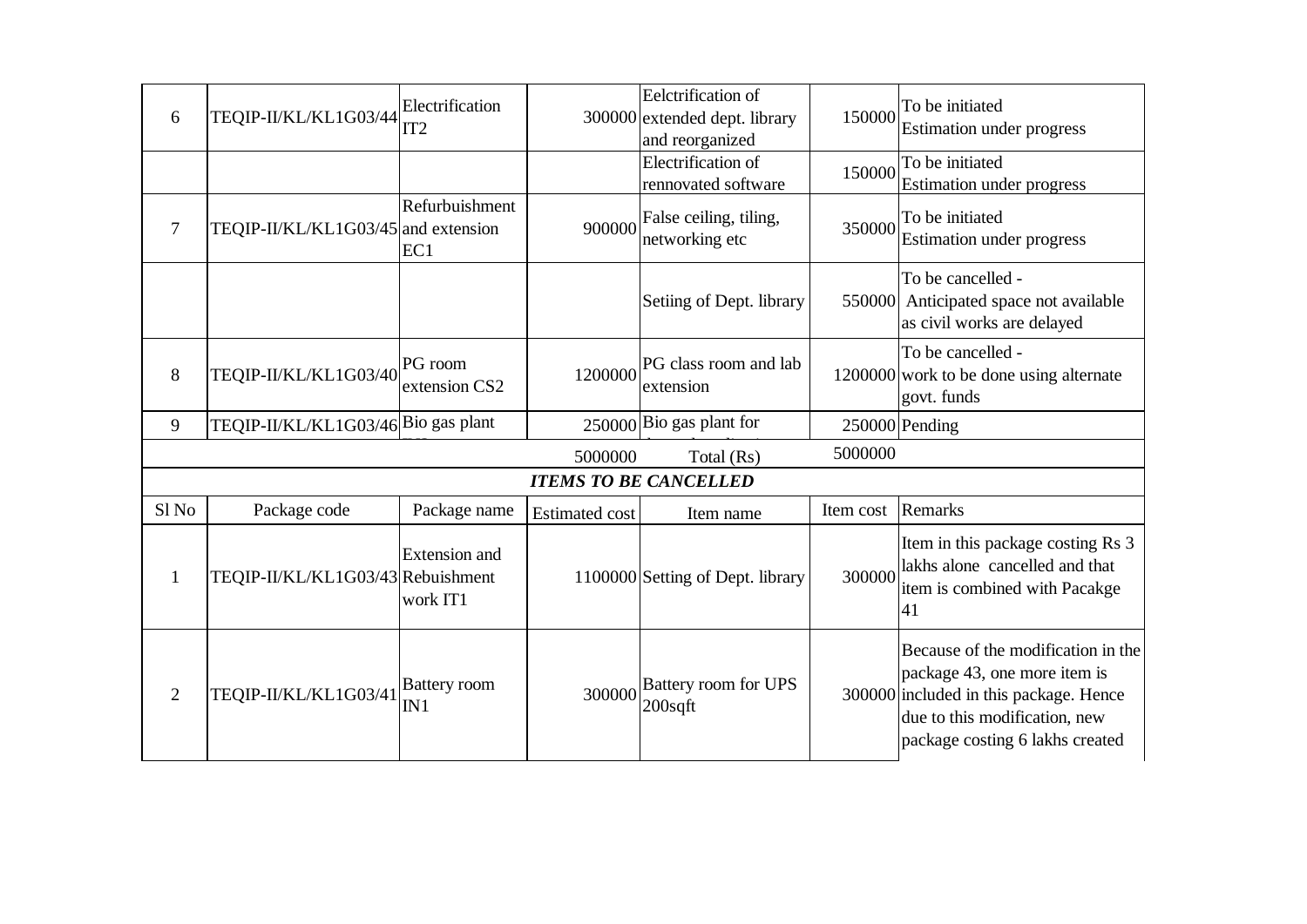| 7                | TEQIP-II/KL/KL1G03/45 and extension | Refurbuishment<br>EC1                 |                       | 900000 Setting of Dept. library                                           |           | To be cancelled -<br>550000 Anticipated space not available<br>as civil works are delayed      |
|------------------|-------------------------------------|---------------------------------------|-----------------------|---------------------------------------------------------------------------|-----------|------------------------------------------------------------------------------------------------|
| 8                | TEQIP-II/KL/KL1G03/40               | PG room<br>extension CS2              | 1200000               | PG class room and lab<br>extension                                        | 1200000   | New PG rooms constructed using<br><b>STATE</b> fund                                            |
|                  |                                     |                                       |                       | Total (Rs)                                                                | 2350000   |                                                                                                |
|                  |                                     |                                       |                       | <b>ITEMS TO BE INCLUDED</b>                                               |           |                                                                                                |
| Sl <sub>No</sub> | Package code                        | Package name                          | <b>Estimated cost</b> | Item name                                                                 | Item cost | Remarks                                                                                        |
| 1                | IT                                  | <b>Battery Room</b><br>and Department |                       | Battery room for UPS<br>600000 200sqft                                    | 300000    | To be re initiated as the<br>Quotations received are                                           |
|                  |                                     | Library IT                            |                       | Setting of Dept. library                                                  |           | dubiously locked at the same<br>300000 figure of Rs. 700000/-                                  |
| $\overline{2}$   | CS                                  | Electrification<br>CS/EE              |                       | 350000 Electrification and<br>networking of<br><b>PG Room Extension</b>   | 350000    | PG class rooms need to be made<br>smart,<br>providing each student with<br>internet connection |
| 3                | IN                                  | Innovation<br>Centre                  |                       | Refurbishment of<br>200000 flooring,<br>partitions and<br>electrification |           | To provide a space for students to<br>200000 experiment<br>with their innovative ideas         |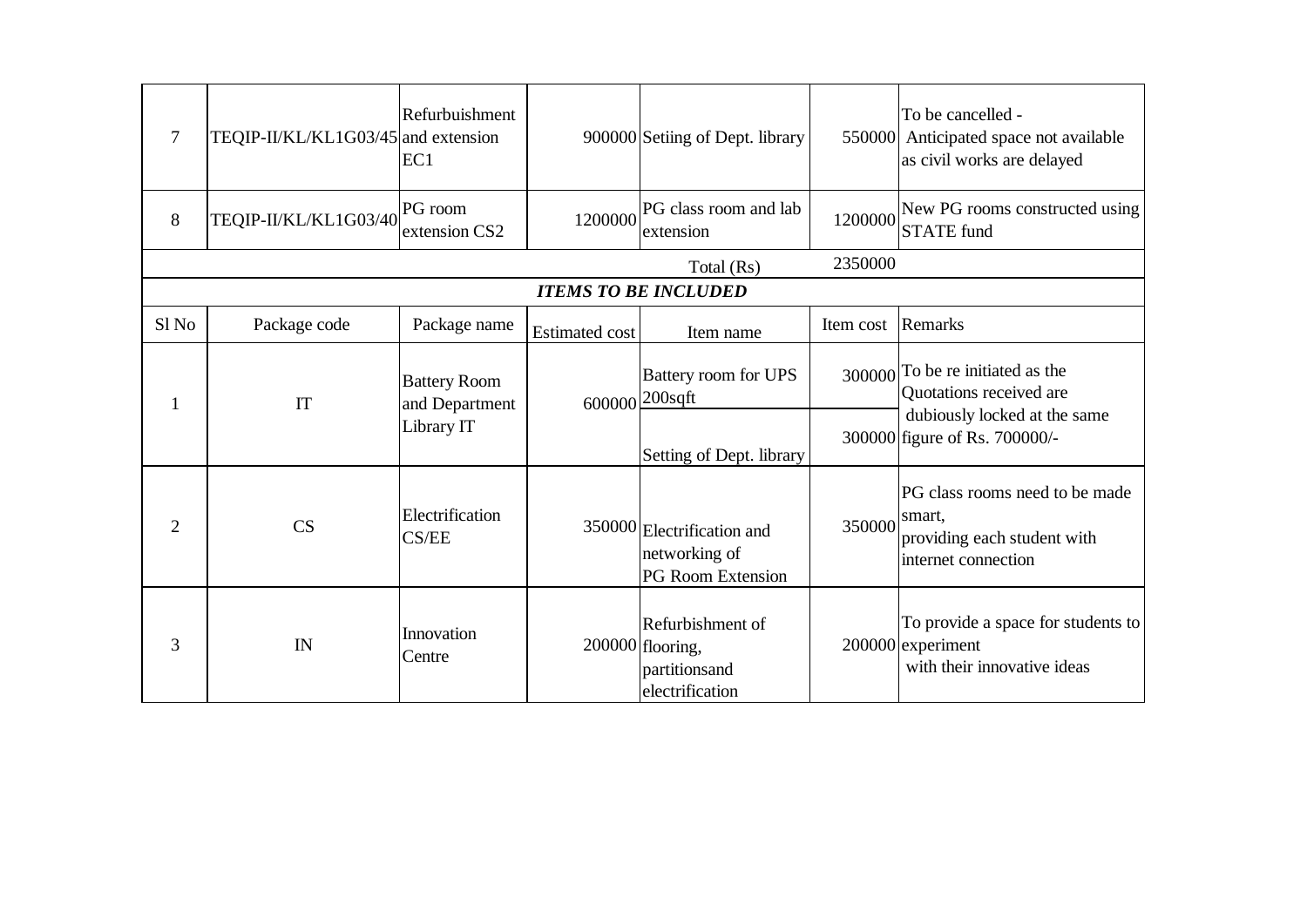| $\overline{4}$ | IN | Refurbishment<br>of Laboratories<br>EC |         | 1000000 Changing roofing<br>sheets and damp<br>proofing       |         | There is a pressing need for<br>renovation of<br>1000000 leaking roofs of the block<br>accommodating various<br>laboratories                   |
|----------------|----|----------------------------------------|---------|---------------------------------------------------------------|---------|------------------------------------------------------------------------------------------------------------------------------------------------|
|                | IN | Rainwater<br><b>Harvesting</b>         |         | Construction of<br>collection tank and<br>200000 laying pipes |         | The institute faces shortage of<br>water during<br>$200000$ the height of summer. Water<br>available in plenty during<br>monsoon can be stored |
|                |    |                                        | 2350000 | Total (Rs)                                                    | 2350000 |                                                                                                                                                |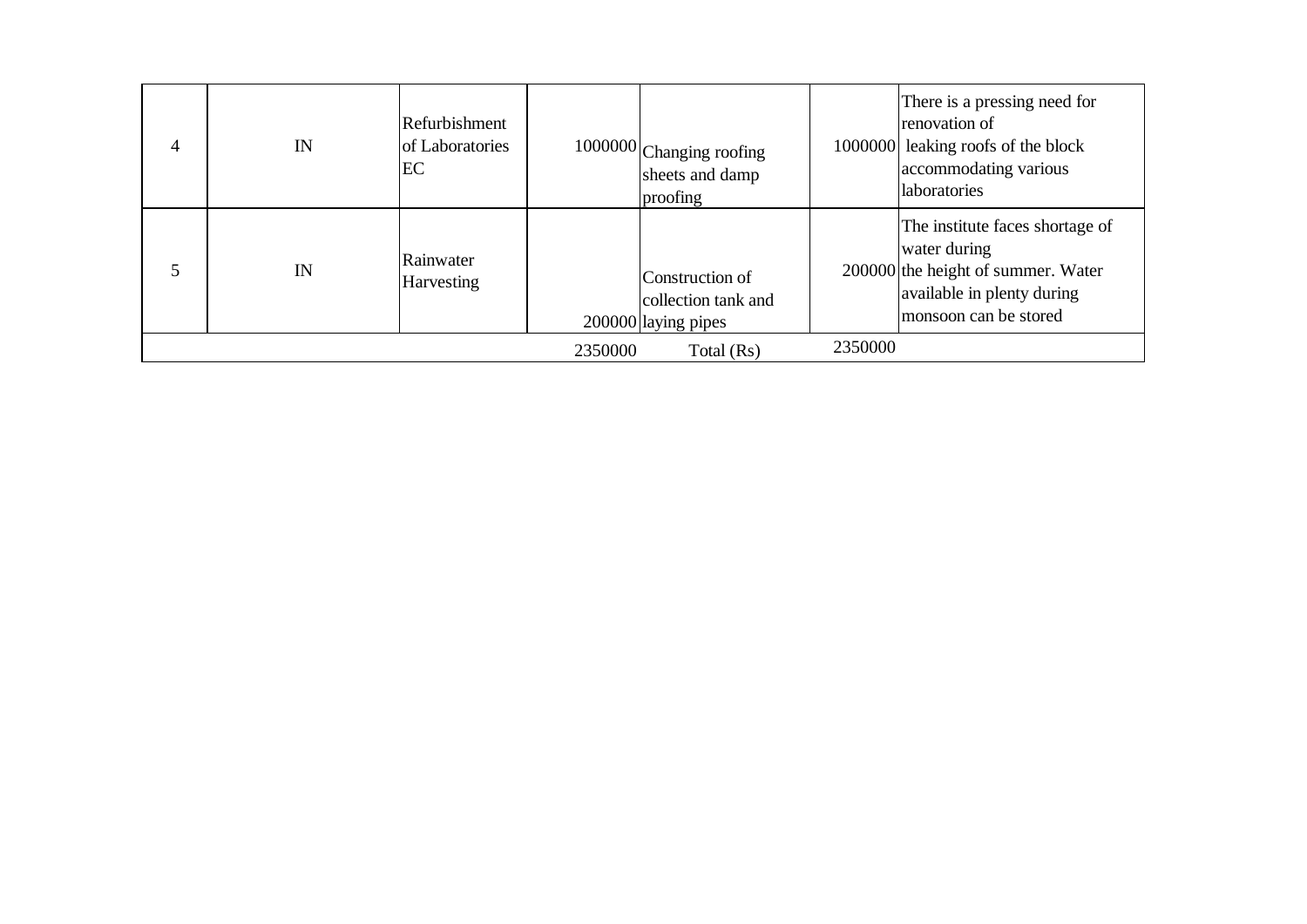### **Academic Activities for the Next Six Months**

| 1. Enhanced Interaction with Industry                                  |                           |              |  |  |
|------------------------------------------------------------------------|---------------------------|--------------|--|--|
| UG/PG internship, Short term program   IIIC Coordinator                |                           | By June 2013 |  |  |
| with industry, expert lectures arranged                                |                           |              |  |  |
| from industry                                                          |                           |              |  |  |
| 2. Academic Support to weak students                                   |                           |              |  |  |
| Remedial classes for First year students of   Prof. Jose V. Eapen (EAP |                           | By May 2013  |  |  |
| disadvantaged backgrounds                                              | member)                   |              |  |  |
| Remedial classes for higher semester                                   | Prof. Josna (EAP<br>Nodal | By May 2013  |  |  |
| students                                                               | Officer)                  |              |  |  |
| One High intensity soft skill training                                 | <b>Placement Officer</b>  | By July 2013 |  |  |
| program for passed out students                                        |                           |              |  |  |

#### **Planned activities are given below**

#### Computer Science and Engineering

| Actions                                                              | Who                      | By When    |
|----------------------------------------------------------------------|--------------------------|------------|
| Computer Networking (In<br>house training program)                   | Prem Kumar, Unnikrishnan | March 2013 |
| Mobile Applications Using<br>Android (In house training)<br>program) | Sobhana N V, Philumon    | March 2013 |
| Procurement of PC Hardware<br>and Network analysis tools             | Philumon Joseph          | May 2013   |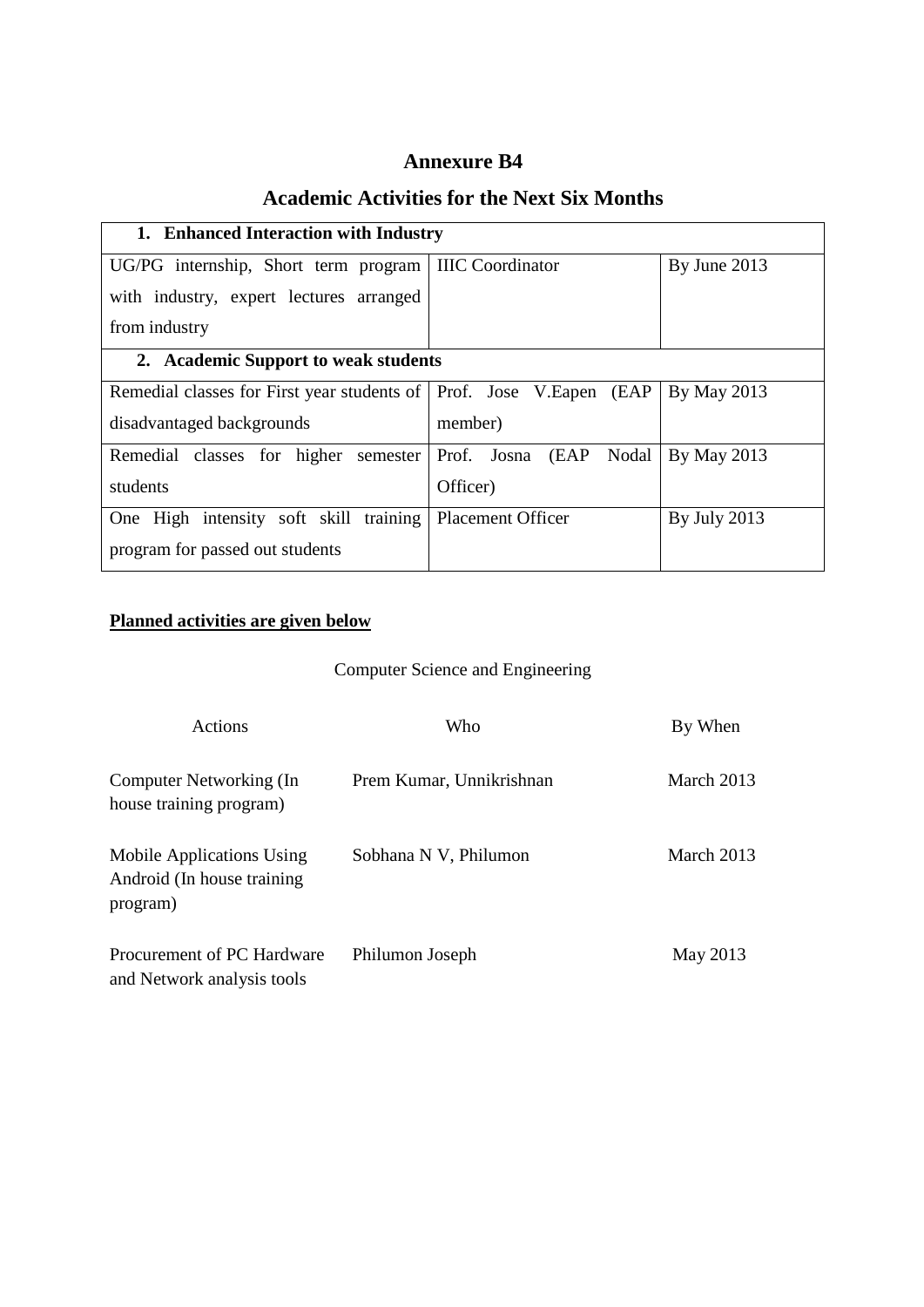### Electrical and Electronics Department

| Actions                                                                           | Who                                                                          | When            |
|-----------------------------------------------------------------------------------|------------------------------------------------------------------------------|-----------------|
| <b>Organizing Short Term</b><br>Course on Labview                                 | Prof. Harikumar                                                              | June 2013       |
| Organization of Short Term<br><b>Course on Embedded Systems</b>                   | Dr, Jayanand B                                                               | June 2013       |
| Project on Inverter Efficiency<br>using Spectrum Analyser<br>procured under TEQIP | Dr. Jayanand B                                                               | April 2013      |
| Short term course on Solar<br>Prof. Harikumar<br>Photovoltaic Cells               |                                                                              | June 2013       |
|                                                                                   | <b>Information Technology Department</b>                                     |                 |
| Actions                                                                           | Who                                                                          | By When         |
| Workshop on Communication<br>Technology                                           | Prof. Lakshmi J Mohan                                                        | Before May 2013 |
| Starting a<br>FLOSS(Free/Libre/Open<br>Source Software) Cell                      | Josna V R, Assistant<br>Professor<br>Remesh Babu K R, Assistant<br>Professor | February 2013   |
| One day workshop on Video                                                         | Prof. Abey K Jose, Prof. Vigil Kumar V.V.                                    | March 2013      |
| Editing                                                                           |                                                                              |                 |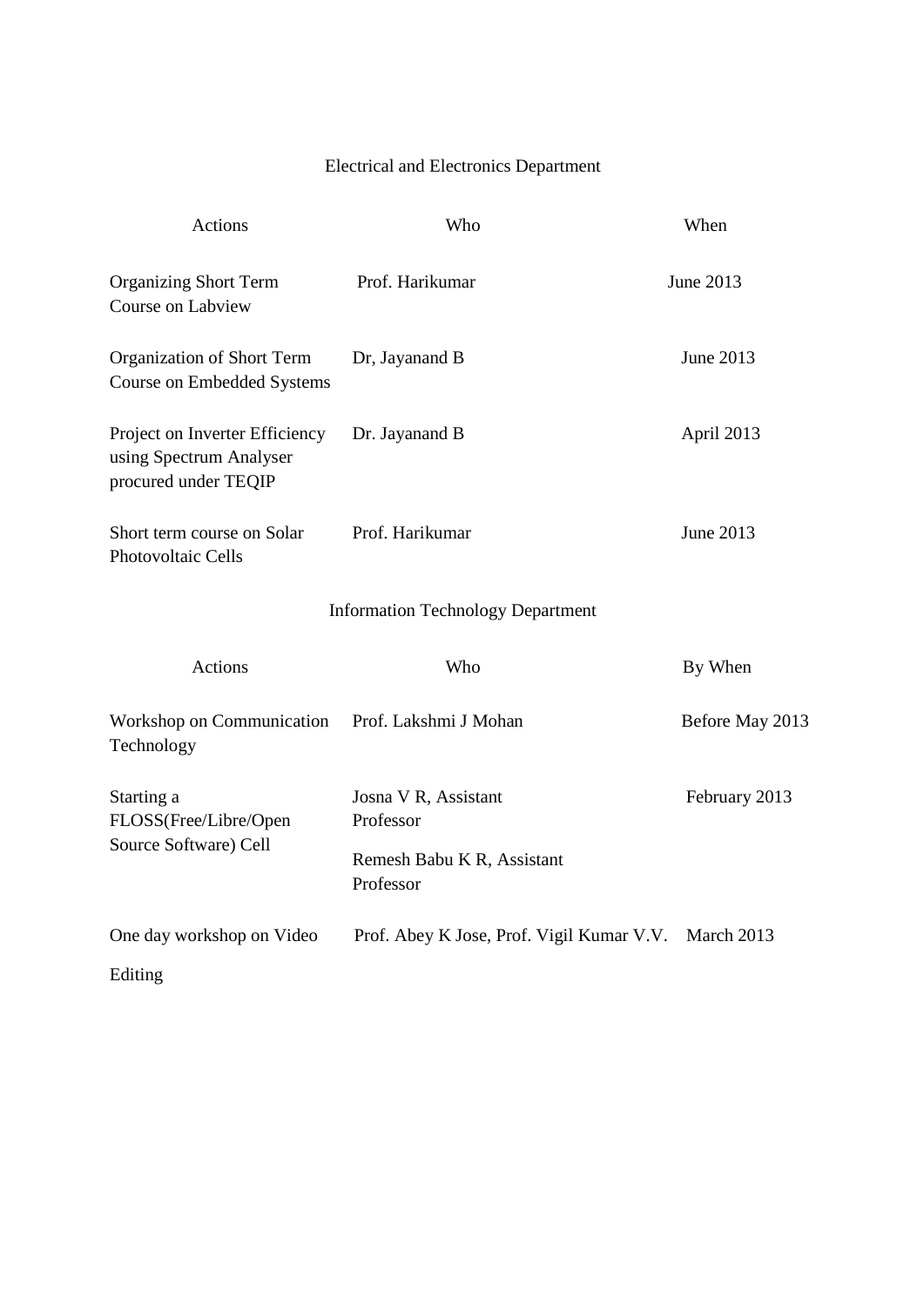### Electronics and Communication Department

| Actions                                                                                   | Who                                                | By When    |
|-------------------------------------------------------------------------------------------|----------------------------------------------------|------------|
| Workshopn on Digital Design<br>Using VERILOG and<br>implementation using FPGA             | Prof. Amby A K and Prof.<br>Premson                | April 2013 |
| Training in Rapid Printed<br>Circuit board Prototyping<br>Machine                         | Prof. Sinith M S & Prof Anu<br>Geoorge             | March 2013 |
| Workshop in Microcontrollers<br>and its Application                                       | Dr. Thajudin Ahamed V. I. &<br>Prof. Premson Y     | March 2013 |
| Workshop in Project<br>Development & Product<br>Design                                    | Dr. Thajudin Ahamed V. I. &<br>Prof. Sivakumar R   | March 2013 |
| Seminar session on<br>Collaboration between<br>Industries and Scientific<br>Organisations | Dr. Thajudin Ahamed V. I. &<br>P rof. Sreekumar R. | April 2013 |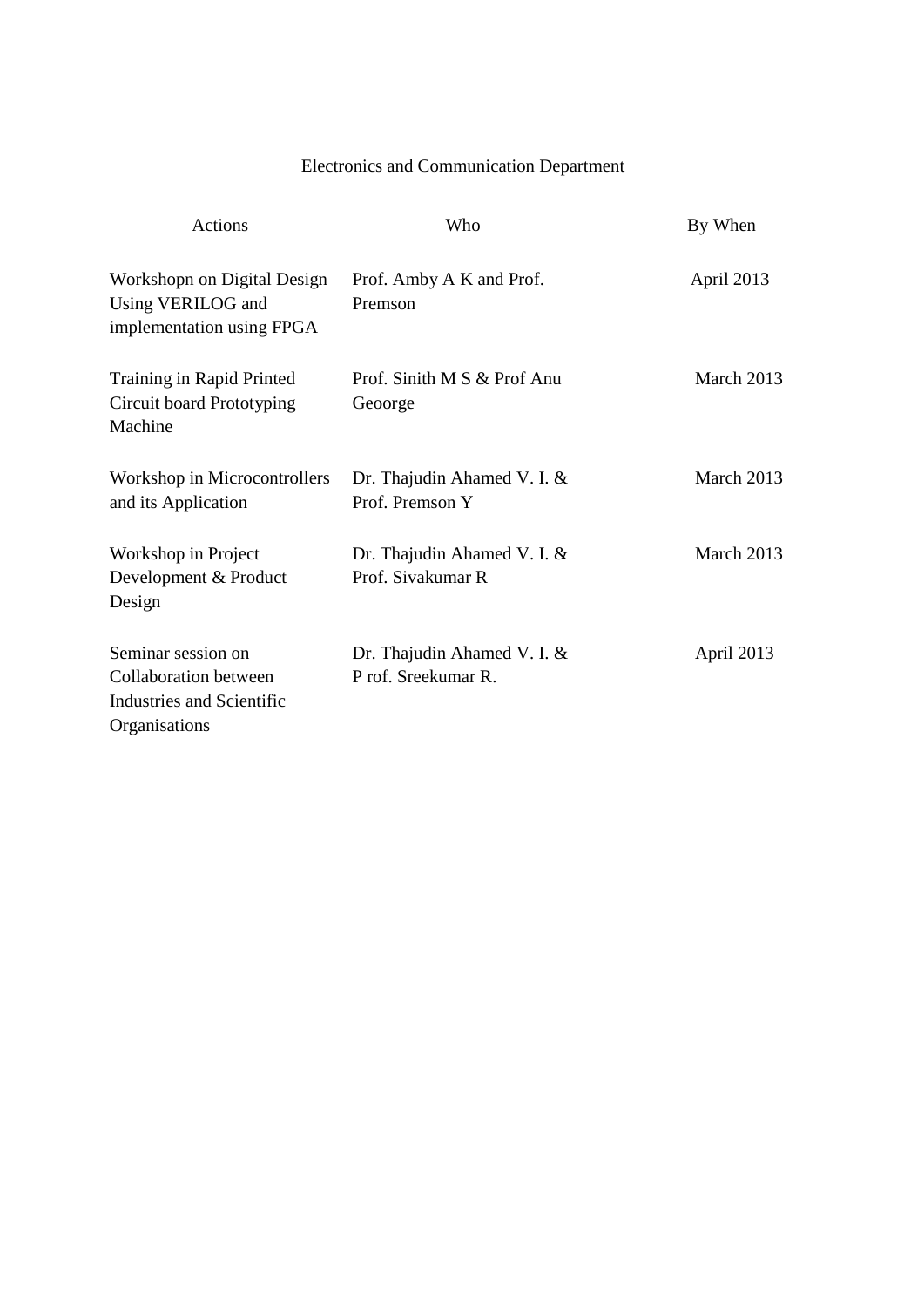# **Govt. Engineering College Idukki**

|       | <b>In-house Training Programs for Faculty in Subject Domain</b> |        |                    |          |                     |  |
|-------|-----------------------------------------------------------------|--------|--------------------|----------|---------------------|--|
| Sl.No | Name of the Program                                             | No. of | No. of Baneberries | Man days | <b>Amount Spent</b> |  |
|       |                                                                 | Days   |                    |          | <b>Rupees</b>       |  |
|       | Hands on Training program on                                    |        | 7 External         | 150      | 60000.00            |  |
|       | computational tools for engineers                               |        | 23 Internal        |          |                     |  |
|       | Computer & Network Security                                     |        | 5 External         | 100      | 90000.00            |  |
|       |                                                                 |        | 15 Internal        |          |                     |  |
|       | Modeling Object Oriented Systems using                          |        | 1 External         | 135      | 80000.00            |  |
|       | <b>Rational Tools</b>                                           |        | 26 Internal        |          |                     |  |
|       | Training program on "Moodle"                                    |        | 20 Internal        | 20       | 440.00              |  |

| <b>In-house Training Programs for Technical Staff</b> |                                                                 |      |             |    |               |  |  |
|-------------------------------------------------------|-----------------------------------------------------------------|------|-------------|----|---------------|--|--|
| Sl.No                                                 | No. of Baneberries<br>No. of<br>Man days<br>Name of the Program |      |             |    |               |  |  |
|                                                       |                                                                 | Days |             |    | <b>Rupees</b> |  |  |
|                                                       | <b>PC</b> Trouble Shooting                                      |      | 22 Internal | 66 | 14155.00      |  |  |
|                                                       | English Communication using language                            |      | 5 Internal  | 20 | $25614.00$ ** |  |  |
|                                                       | lab                                                             |      |             |    |               |  |  |

|       | <b>In-house Training Programs for Administrative Staff</b> |        |                    |          |                     |  |
|-------|------------------------------------------------------------|--------|--------------------|----------|---------------------|--|
| Sl.No | Name of the Program                                        | No. of | No. of Baneberries | Man days | <b>Amount Spent</b> |  |
|       |                                                            | Days   |                    |          | <b>Rupees</b>       |  |
|       | Training program on DDFS                                   |        | 22 Internal        | 75       | 13615.00            |  |
|       |                                                            |        | 3 External         |          |                     |  |
|       | <b>English Communication using language</b>                | 4      | 5 Internal         | 20       | ** Joint Program    |  |
|       | lab                                                        |        |                    |          |                     |  |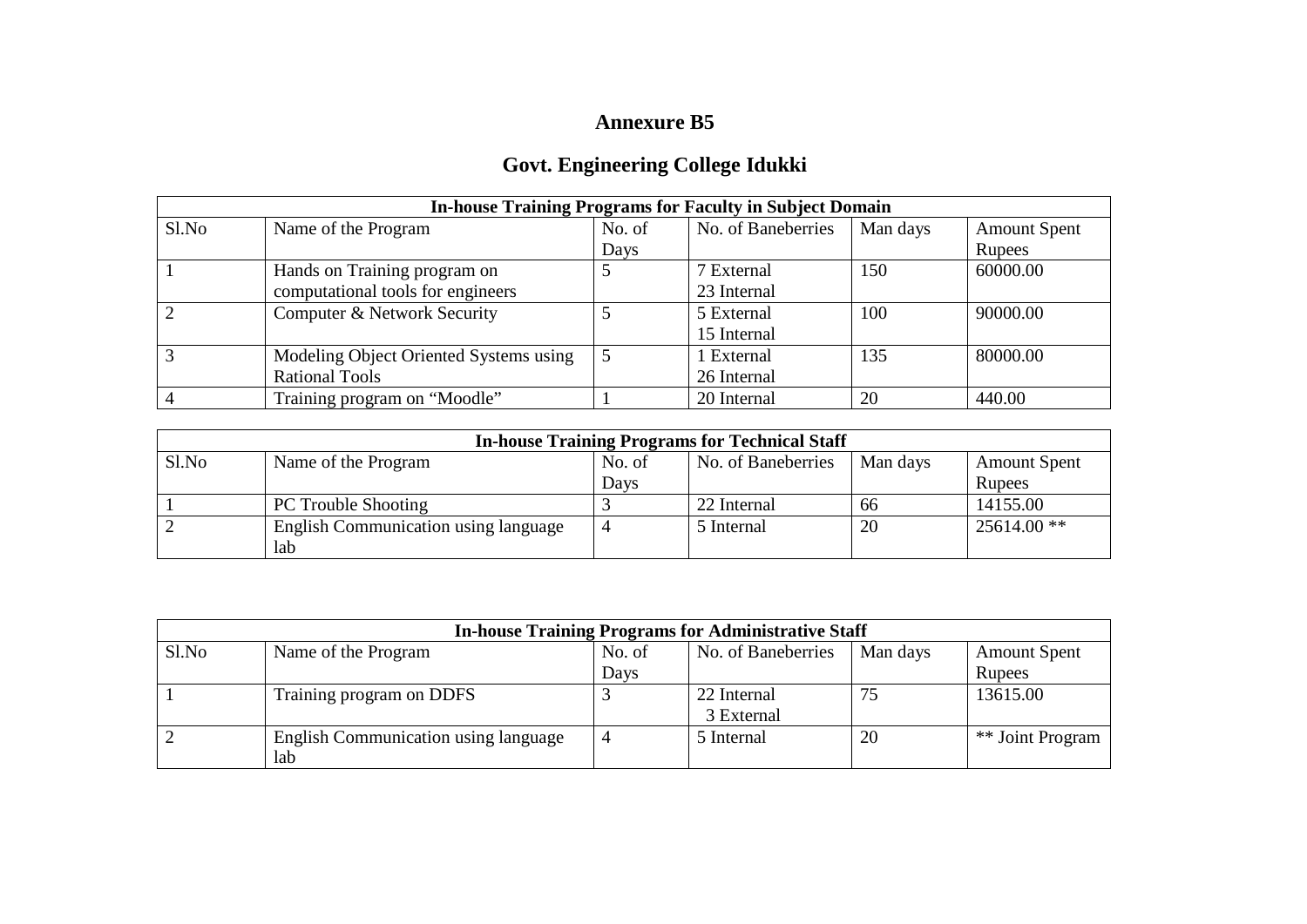# **Training Programs for the Students**

|                         | <b>Enhanced interaction with Industry</b>      |                        |                                                 |          |            |                     |  |
|-------------------------|------------------------------------------------|------------------------|-------------------------------------------------|----------|------------|---------------------|--|
| Sl.No                   | Name of the Program                            | Venue                  | No. of students                                 | Duration | Man days   | <b>Amount Spent</b> |  |
|                         |                                                |                        | benefited                                       | days     |            | Rupees              |  |
|                         | UG Students attended industrial internship     | <b>BSNL</b> Trivandrum | 15                                              | 6        | 90         | 63885               |  |
|                         | <b>Diagnostic Test for First year Students</b> |                        |                                                 |          |            |                     |  |
| Name of the Subjects    |                                                |                        | No. of students attended<br><b>Amount Spent</b> |          |            |                     |  |
| Mathematics             |                                                |                        | 220                                             |          |            |                     |  |
| Physics                 |                                                |                        | 220                                             |          |            |                     |  |
| English                 |                                                |                        | 220                                             |          | <b>Nil</b> |                     |  |
| <b>Analytical Skill</b> |                                                | 220                    |                                                 |          |            |                     |  |

| <b>Bridge Courses</b> |                              |          |                     |  |
|-----------------------|------------------------------|----------|---------------------|--|
| No. of Subjects       | No. of students participated | Man days | <b>Amount Spent</b> |  |
| Mathematics, English, | 200                          | 200      | 3305                |  |
| Physics               |                              |          |                     |  |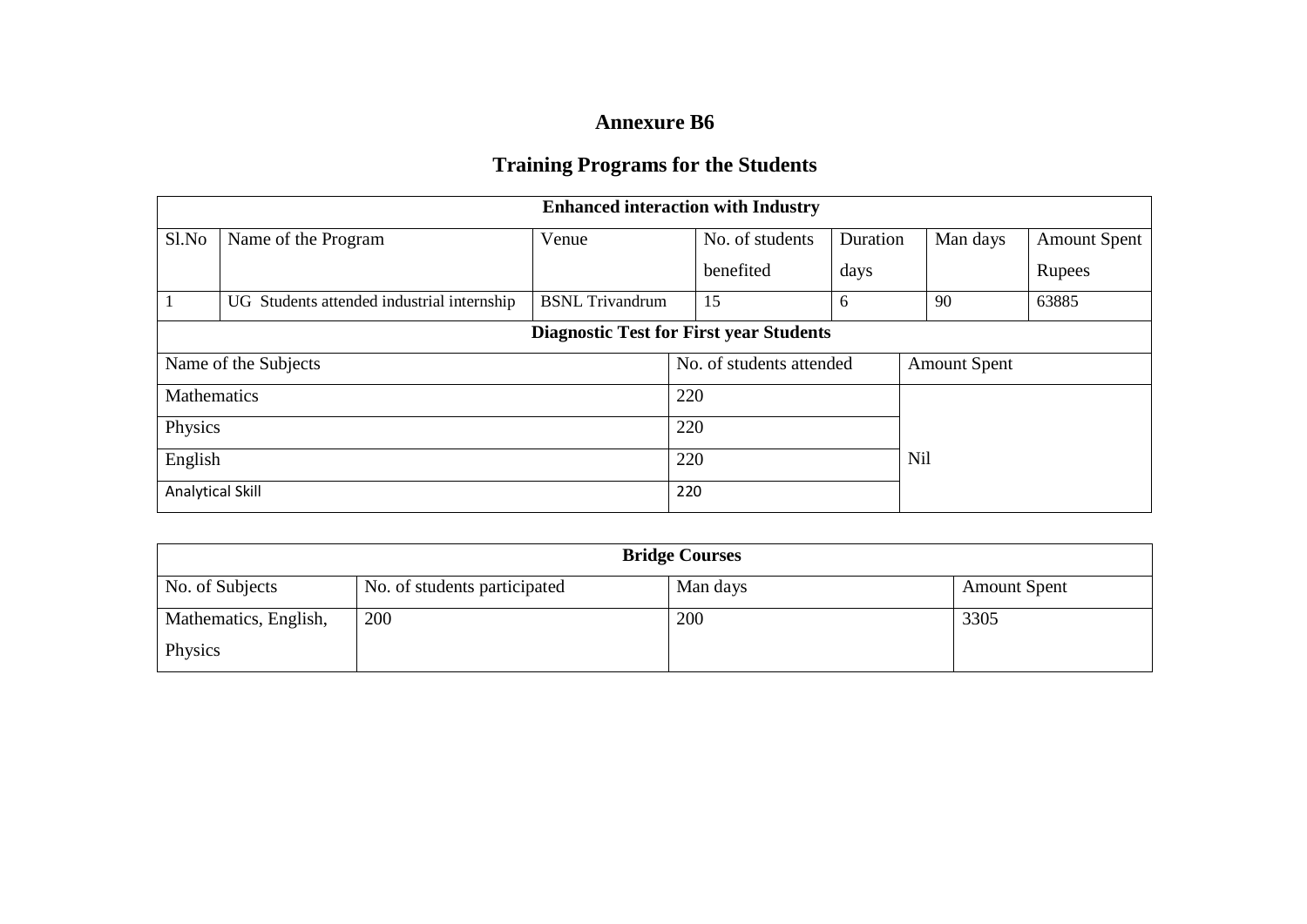| <b>Remedial Classes</b>             |                              |             |                     |  |  |
|-------------------------------------|------------------------------|-------------|---------------------|--|--|
| Name of the subjects                | No. of students participated | No. of Days | <b>Amount Spent</b> |  |  |
| Basic Electronics, Engineering      | 100                          | 10          | 24150               |  |  |
| Graphics, Basic Mechanical          |                              |             |                     |  |  |
| Engineering, Mathematics,           |                              |             |                     |  |  |
| <b>Engineering Mechanics, Basic</b> |                              |             |                     |  |  |
| Electrical Engineering, Basic       |                              |             |                     |  |  |
| Civil Engineering                   |                              |             |                     |  |  |

| Specialized soft skills and professional skills development for increasing employability |                         |                  |          |                     |
|------------------------------------------------------------------------------------------|-------------------------|------------------|----------|---------------------|
| Name of the Program                                                                      | No. of Students trained | Duration in days | Man days | <b>Amount Spent</b> |
| <b>Android Training Program</b>                                                          | 30                      | 3                | 90       | 76092               |
| <b>Personality Development</b>                                                           | 40                      | 3                | 120      | 16970               |
| Program                                                                                  |                         |                  |          |                     |
| Microprocessor based system                                                              | 60                      | 3                | 180      | 32858               |
| design                                                                                   |                         |                  |          |                     |
| Concept to Projects                                                                      | 60                      |                  | 60       | 6000                |
| Free/Libre/Open Source Software                                                          | 120                     |                  | 120      | 20000               |
| (FLOSS)                                                                                  |                         |                  |          |                     |
| Networking                                                                               | 30                      |                  | 30       | 1000                |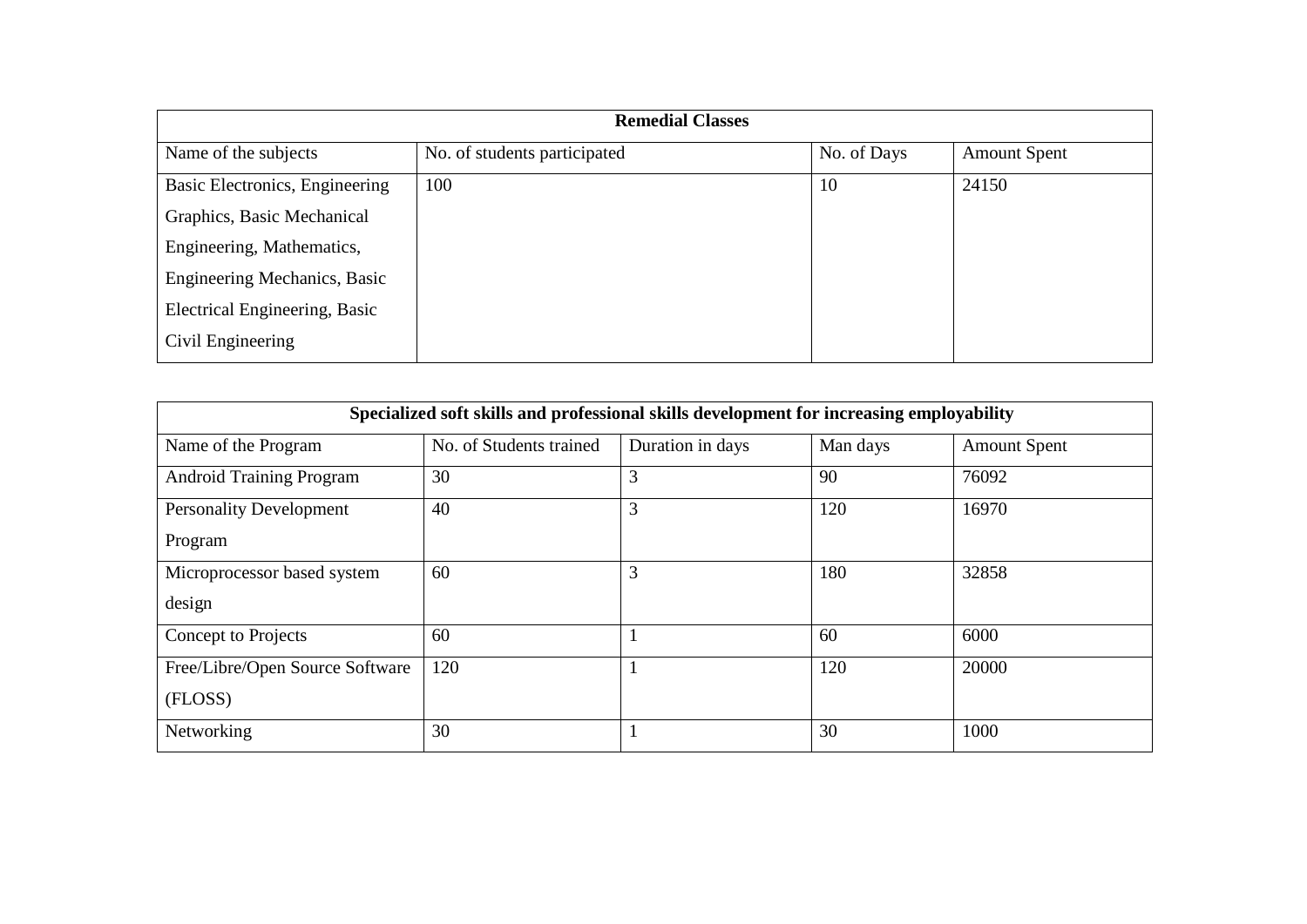#### **Annexure B7 Training program and Conferences attended by Faculty, Technical and Administrative staff April 2012- February 2013**

| SL <sub>No</sub> | <b>Name of Person</b>                                                                         | <b>Name of Course</b>                                                                            | Place & Date                                             | <b>Amount</b><br>₹ |
|------------------|-----------------------------------------------------------------------------------------------|--------------------------------------------------------------------------------------------------|----------------------------------------------------------|--------------------|
| 01               | Shri.ShibuKumar K B<br><b>Assistant Professor CSE</b>                                         |                                                                                                  |                                                          |                    |
| 02               | Harikumar,<br><b>Assistant Professor EEE</b>                                                  | Short term course on "8051 Micro"<br>Controller and Embedded Systems"                            | IIT at Khargpur on<br>11.06.2012 to 16-06-2012           | 35636              |
| 03               | Shri. Vigil KumarV. V,<br><b>Assistant Professor IT</b>                                       |                                                                                                  |                                                          |                    |
| 04               | Shri. Finny George Computer<br>Programmer IT                                                  | <b>Network Administration: Configuring</b><br>LAN and WAN                                        | <b>ESCI</b> Hyderabad<br>16 to 20 July 2012              | 85074              |
| 05               | Shri. Prem Kumar M P<br><b>Computer Programmer CSE</b>                                        |                                                                                                  |                                                          |                    |
| 06               | Dr.Thajudheen Ahamed VI,<br>Prof. in Electronics &<br>Communication Engineering<br>Department | Training programme on Renewable                                                                  | Chennai- July 26 and 27                                  | 19314              |
| 07               | Harikumar R<br><b>Assistant Professor EEE</b>                                                 | <b>Energy Conference, Energy Alteratiopn</b><br>India                                            |                                                          |                    |
| 08               | Shri. Jaya Prasad VA<br>Trade Instructor Gr. II                                               |                                                                                                  |                                                          |                    |
| 09               | Rajeev N, Trade<br>Instructor Gr. II                                                          | Training Programme on Linux                                                                      | <b>ESCI</b> Hyderabad<br>10-14 September 2012            | 124896             |
| 10               | Joseph O T,<br>Trade Instructor Gr. I                                                         | <b>Network Administration</b>                                                                    |                                                          |                    |
| 11               | Manoj A P,<br><b>Computer Programmer</b>                                                      |                                                                                                  |                                                          |                    |
| 12               | Shri.K R Remesh Babu<br><b>Assistant Professor IT</b>                                         | Conference on "Task Scheduling<br>Using ACO-BP Neural Networks in<br><b>Computational Grids"</b> | 03 to 05 August 2012 RMK<br>Engineering college Chennai. | 11365              |
| 13               | Shri. M S Sinith AP<br><b>Assistant Professor ECE</b>                                         | <b>International Conference on</b><br>Computing and Communications<br>(ICACC 2012)               | 9-11 August 2012- Cochin                                 | 20461              |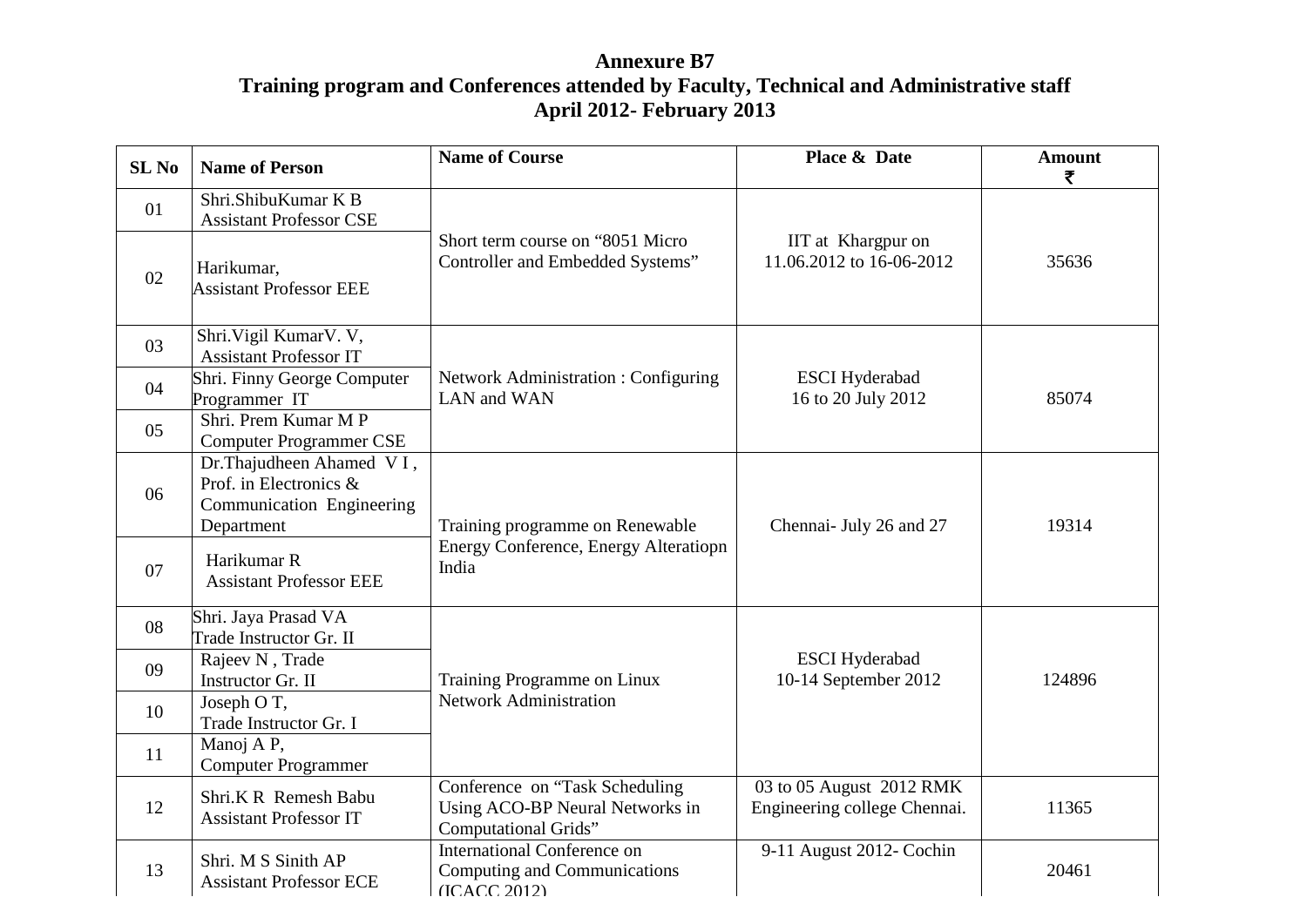| 14 | Dr.Thajudheen Ahamed VI,<br>Prof. in Electronics &<br>Communication Engineering<br>Department    |                                                                                                               | ESCI Hyderabad                                                        |       |
|----|--------------------------------------------------------------------------------------------------|---------------------------------------------------------------------------------------------------------------|-----------------------------------------------------------------------|-------|
| 15 | Harikumar R Asst. Prof. in<br><b>Electrical and Electronics</b><br><b>Engineering Department</b> | Training programme on "Solar<br>Photovoltaic Field Engineers"                                                 | 75000                                                                 |       |
| 16 | Abhilash Suryan, Asst. Prof.in<br>Mechanical Engineering<br>Department                           |                                                                                                               |                                                                       |       |
| 17 | Shri. Sunil Kumar AP in EEE                                                                      | Presenting Paper titled Stability<br>Analysis scheduled in the Dynamic<br>Segment of Flex ray Protocol        | 28.07.2012<br>SNS College of Engineering,<br>Coimbathore              | 2500  |
| 18 | Shri. Vigeesh Kumar<br>Tradesman in IT                                                           |                                                                                                               |                                                                       |       |
| 19 | Shri. Arun S<br>Trade Instructor IT                                                              | Online Training progrmme on<br>"SW302-Advanced course in .NET<br>3 months course<br>Technologies"             |                                                                       | 27000 |
| 20 | Shri.Finny George<br>Computer Programmer in It                                                   |                                                                                                               |                                                                       |       |
| 21 | Dr. Sajith P P,<br>Professor, Mechanical                                                         | Short term Course on Effective<br>Leadership and Team work                                                    | 27 to 28<br>IIT, Khargpur                                             | 5000  |
| 22 | Smt. Lakshmi J Mohan<br><b>Assistant Professor IT</b>                                            |                                                                                                               |                                                                       |       |
| 23 | Smt. Josna V R,<br><b>Assistant Professor IT</b>                                                 | Training Programme on "Network<br>19to 23 Nov 2012<br>Security Administration"<br><b>ESCI</b> Hyderabad       |                                                                       | 99596 |
| 24 | Shri. Remesh Babu<br><b>Assistant Professor IT</b>                                               |                                                                                                               |                                                                       |       |
| 25 | Shri. Jomy Thomas<br><b>Assistant Professor Civil</b>                                            | Training Programme on Management<br>Devlopment on Stastical Modelling                                         | 10-15 dec 2012                                                        | 49610 |
| 26 | Shri. Jinesh N<br><b>Assistant Professor ME</b>                                                  | Data Analysis Programme SMDA<br>2012                                                                          | <b>IIT Kharagpur</b>                                                  |       |
| 27 | Smt. Shobana N V<br>Professor CSE                                                                | Training Programme on Management<br>Devlopment on Stastical Modelling<br>Data Analysis Programme SMDA<br>2012 | 10-15 Dec 2012<br><b>IIT Kharagpur</b>                                | 31621 |
| 28 | Shri. Rendir R Prasad<br><b>Assistant Professor IT</b>                                           | Paper Presentation on Ontology based<br>spatial clustering Frame work Implicit                                | $7th$ to 9 <sup>th</sup> Dec Rajagiri College<br>of Enginnering Kochi | 8500  |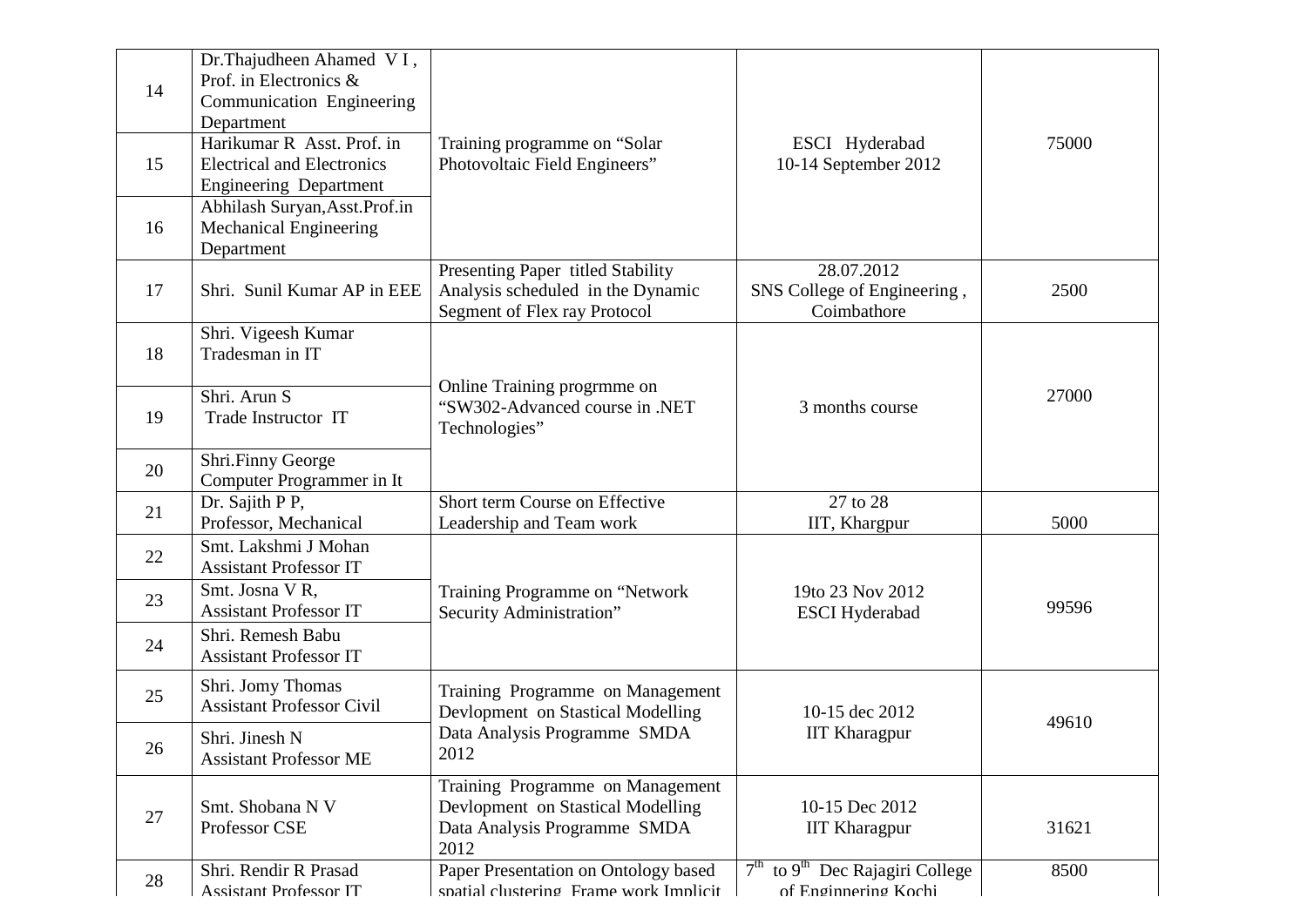|    |                                                        | knowledge                                                                                                                 |                                                                                                          |                            |
|----|--------------------------------------------------------|---------------------------------------------------------------------------------------------------------------------------|----------------------------------------------------------------------------------------------------------|----------------------------|
| 29 | Shri. Rendir R Prasad<br><b>Assistant Professor IT</b> | Paper Presentation on Ontology based<br>spatial clustering Frame work<br>Semantic Resolution Geospatial Query<br>at CUSAT | 27 to 29 Nov 12, CUSAT<br>Kochi                                                                          | 11000                      |
| 30 | Shri. Remesh Babu<br><b>Assistant Professor IT</b>     | Paper Presentation on Design of<br>Metacrawler for Web Document<br>retrieval at Kochi                                     | 27 to 29 Nov Kochi                                                                                       | 11355                      |
| 31 | Shri. Premsen<br><b>Assistant Professor ECE</b>        | Short term course on VLSI signal                                                                                          | <b>IIT Khargpur</b>                                                                                      | 28000                      |
| 32 | Rezuana<br><b>Assistant Professor ECE</b>              | processing                                                                                                                | 20 -24 December 2012                                                                                     |                            |
| 33 | Dr. Sathikumar R.<br>Principal                         | Short term course on Strategic Human                                                                                      | <b>ASCI</b> Hyderabad                                                                                    | 90731                      |
| 34 | Dr. Sajith P P<br>Professor, ME                        | <b>Resource Management</b>                                                                                                | $7 - 11$ January 2013                                                                                    |                            |
| 35 | Shri. Remesh Babu<br><b>Assistant Professor IT</b>     |                                                                                                                           |                                                                                                          |                            |
| 36 | Prof. Ramesh A<br><b>Associate Professor ME</b>        | Workshop on Quality initiative in<br>Technical & higher Educational                                                       | <b>ESCI</b> Hyderabad                                                                                    |                            |
| 37 | Dr. Jayanand B<br>Professor EEE                        | Institutions                                                                                                              | 28-31 January 2013                                                                                       | 77674                      |
| 38 | Prof. Binoj Kumar<br><b>Assistant Professor, EEE</b>   |                                                                                                                           |                                                                                                          |                            |
| 39 | Shri. Anoob Sebastian<br><b>Assistant Professor CE</b> | Short term training program on<br>"Advanced Concrete Technology" at                                                       | Mar Athanasius College of<br>Engineering Kothamangalam<br>$8^{\text{th}} - 15^{\text{th}}$ December 2012 | 3778                       |
| 40 | Smt.Shobhana<br>Professor CSE                          | Training program on INDICON IEEE<br>Conference                                                                            | 07 to 09 December 2012<br>Cochin                                                                         | 7795                       |
| 41 | Shri.Sudin. S<br><b>Assistant Professor, Maths</b>     | Training program on Effective                                                                                             | <b>ASCI</b> Hyderabad                                                                                    |                            |
| 42 | Prof. Anu George<br><b>Assistant Professor ECE</b>     | Coaching & Mentoring                                                                                                      | 4-8 Feb 2013                                                                                             | 108344                     |
| 43 | Smt. Babitha Mathews<br>Assistant Professor, P.Edn.    | International Conference on Yoga and<br>Youth                                                                             | 27 -30 December 2012<br>Pune                                                                             | 10318                      |
| 44 | Shri. Hareesh R Nair                                   | Training program on Fiber Optic<br><b>Systems and Cable Splicing</b>                                                      | <b>BSNL, TVM</b><br>14-19 January 2013                                                                   | 20223 (advance<br>request) |
| 45 | Smt. Sree Divya R S                                    | Paper presentation on Online extrusion<br>alert aggregation using Genetic                                                 | HIDS at J J College of Engg.<br>Nattakam                                                                 | 3000 (advance<br>request)  |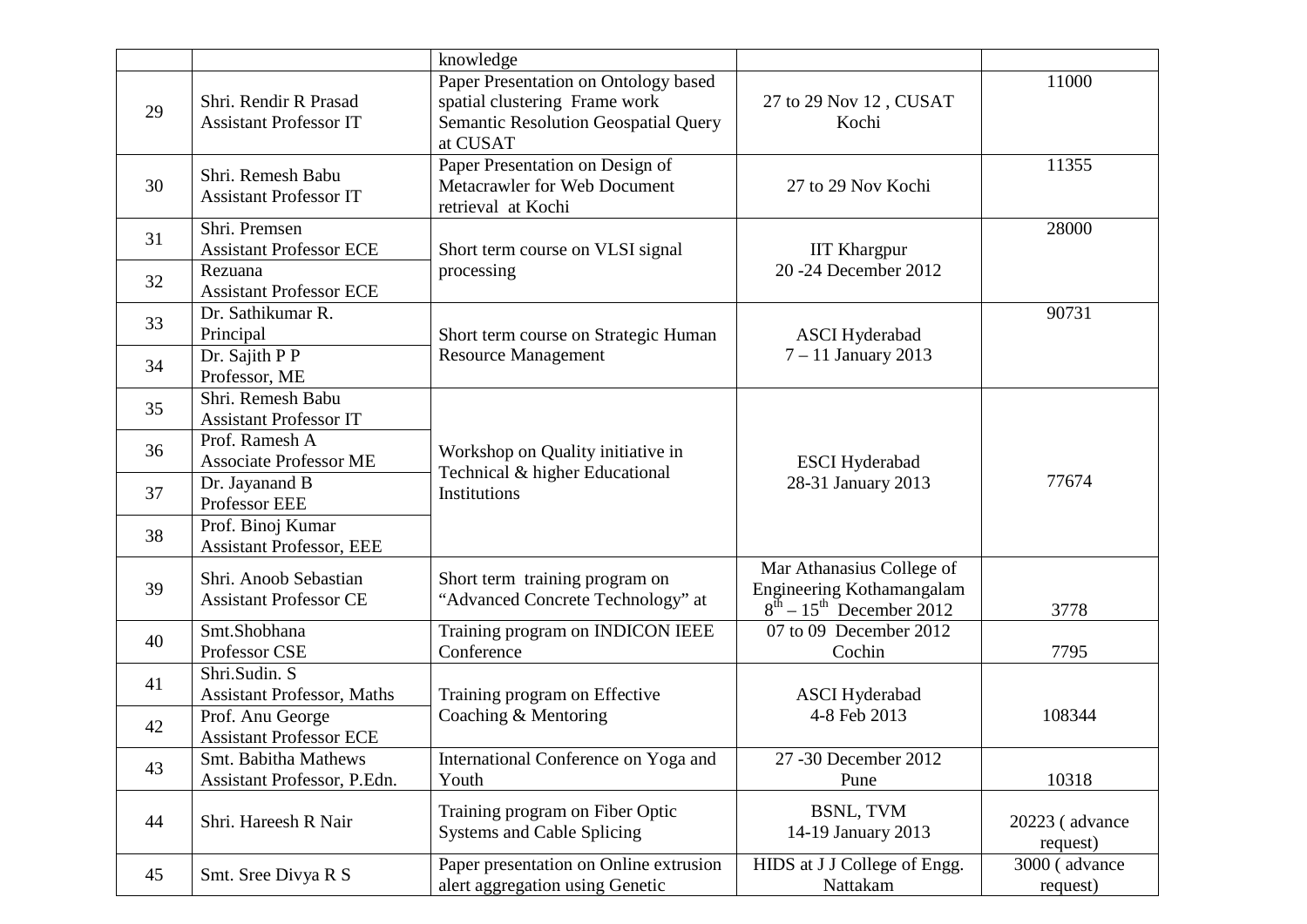|    |                               | Algorithm in                        | 1-3 March 2012                          |                              |
|----|-------------------------------|-------------------------------------|-----------------------------------------|------------------------------|
| 46 | Shri. Shijin Knox G U         |                                     |                                         |                              |
|    | <b>Assistant Professor IT</b> | Professional Development program on | <b>ESCI Hyderabad</b><br>05-07 Feb 2013 | $30510$ (advance<br>Request) |
| 47 | Sri. Randhir R Prasad         | Cloud Computing                     |                                         |                              |
|    | <b>Assistant Professor IT</b> |                                     |                                         |                              |
| 48 | Sri. Shaji Mon                |                                     | <b>GEC Thrissur</b>                     | 4412                         |
|    | <b>UD Clerk</b>               | Life skill development              | $27th$ to $29th$ December 2012          |                              |
| 49 | Sri. T.R. Ajayan              |                                     |                                         |                              |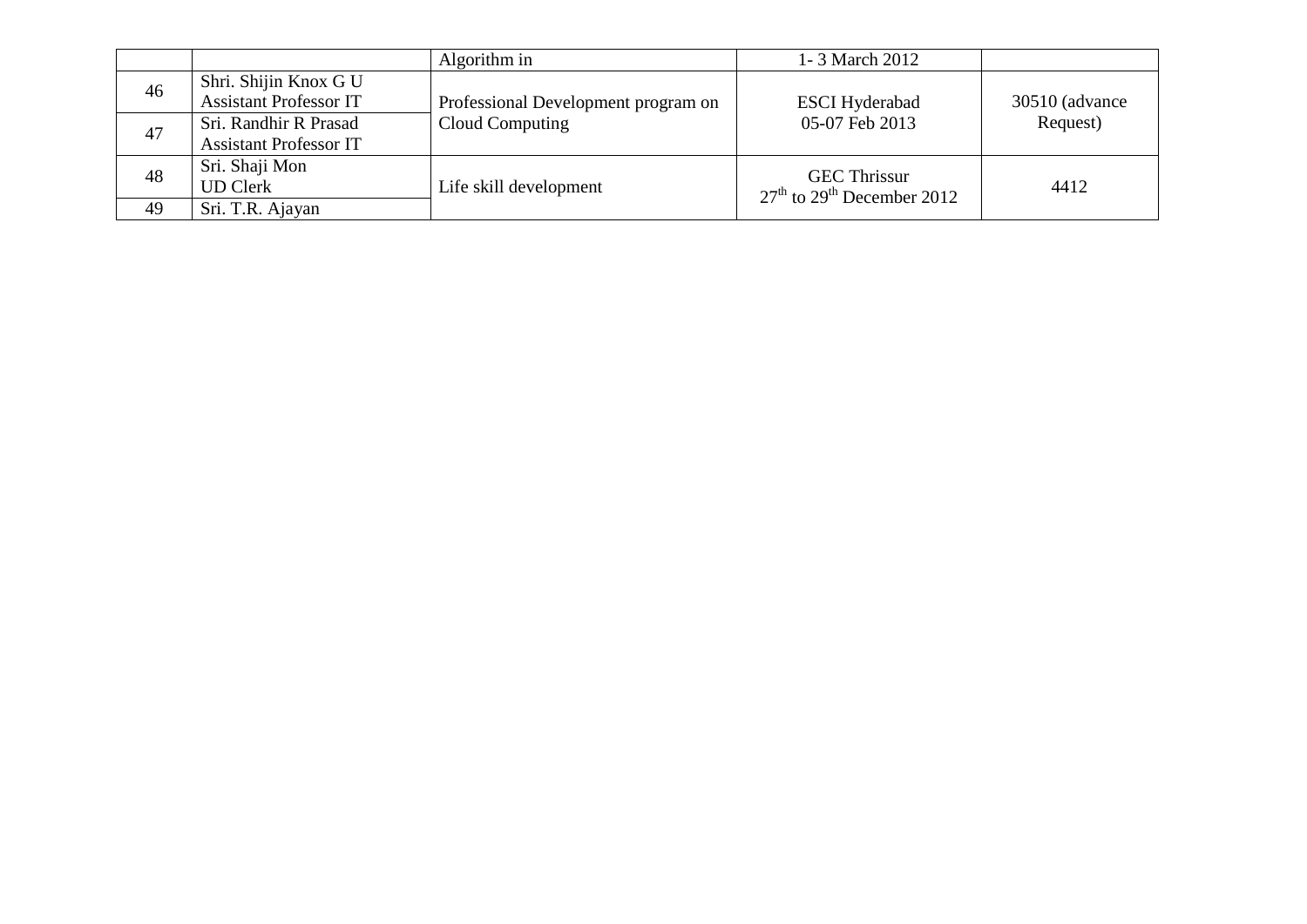### Purchase of Consumables and Minor items for TEQIP Phase II

### Govt. Engineering College Idukki

### April 2012 to February 2013

| Sl.            | Name of the item                               | Expense | Proceedings No & Date       |
|----------------|------------------------------------------------|---------|-----------------------------|
| No             |                                                | ₹       |                             |
| 1              | Consumables (paper file, power strip etc)      | 3398    | TEQIP / 2601/12 dt.18.05.12 |
| $\overline{2}$ | Postal Stamp, cash book, Stationary (A3 paper, | 4767    | TEQIP / 2918/12 dt.26.07.12 |
|                | seal, paper file)                              |         |                             |
| 3              | <b>Tonner Refilling</b>                        | 7817    | TEQIP / 2600/12 dt.21.08.12 |
| $\overline{4}$ | Consumables (A4 paper, gum, stapler, pin)      | 1740    | TEQIP / 2600/12 dt.06.11.12 |
| 5              | Postal stamp                                   | 2000    | TEQIP / 2600/12 dt.01.12.12 |
| 6              | Data card and mobile                           | 6293    | TEQIP / 2600/12 dt.21.12.12 |
| $\overline{7}$ | Printing charge of News letter                 | 3850    | TEQIP / 2600/12 dt.11.01.13 |
| 8              | Charges of Mobile phone & Data card            | 2637    | TEQIP / 2600/12 dt.21.01.13 |
| 9              | Stamp & Consumables (paper, file board etc)    | 4000    | TEQIP / 2600/12 dt.28.01.13 |
| 10             | Purchasing cost of on line UPS                 | 20176   | TEQIP / 2600/12 dt.24.01.13 |
| 11             | Consumables for IT Department                  | 5000    | TEQIP / 2600/12 dt.11.02.13 |
|                | Total                                          | 61678   |                             |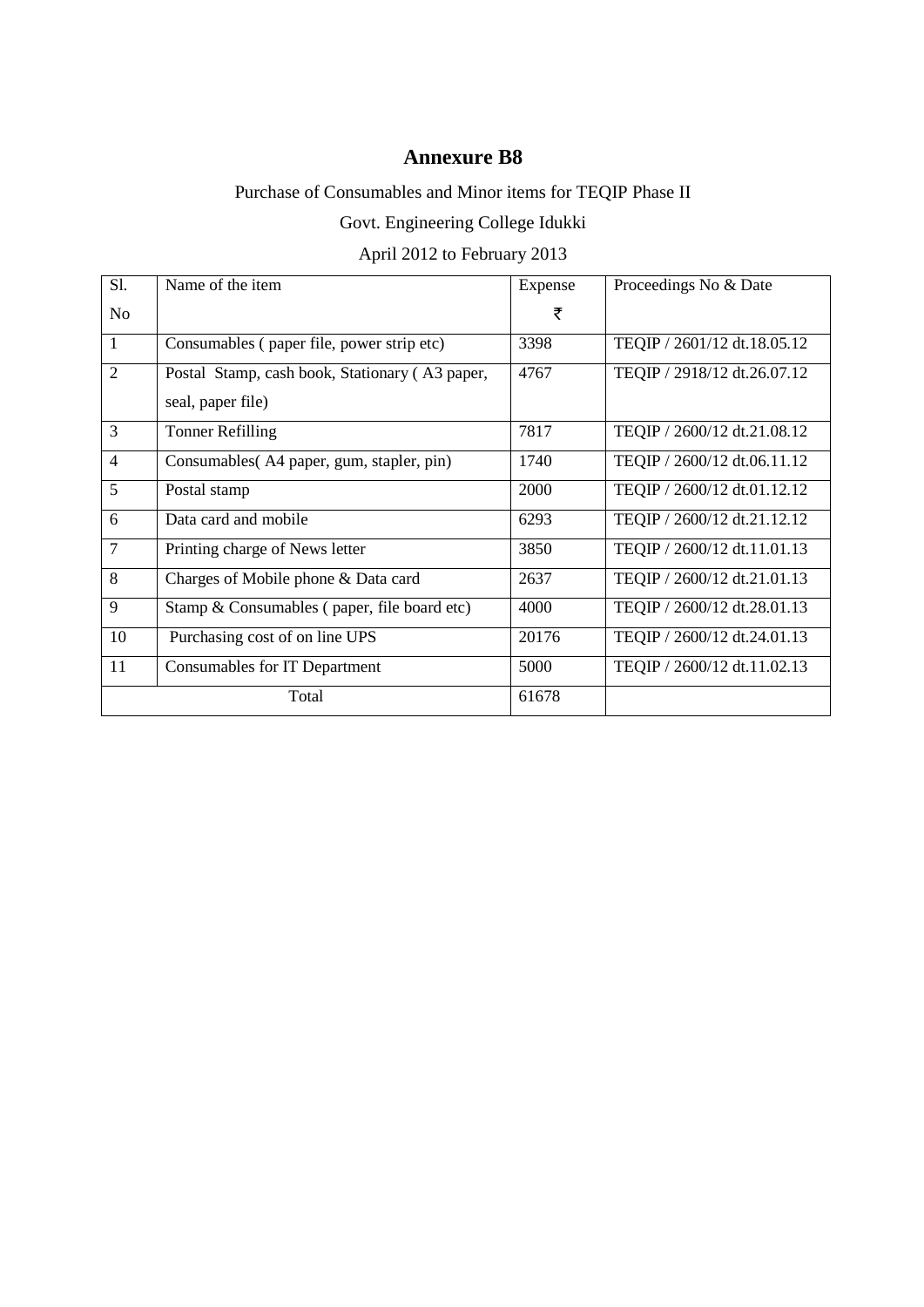# **MINUTES OF FIFTH MEETING OF THE BOG**

#### **GOVT. ENGINEERING COLLEGE IDUKKI, PAINAVU**

**(SELECTED UNDER SUB-COMPONENT 1.1 OF TEQIP PHASE – II)**

**Date: 10.12.2012 Venue: GEC Idukki, Painavu Time: 0930 hours**

#### **Members present**

- 1. Dr. A. Veeraragavan, IIT Madras, Chennai
- 2. Prof. Narayanan K, Director, SPFU, Kerala
- 3. Dr. Abraham T. Mathew, NIT Calicut
- 4. Shri. Mohammed Sherif, Joint Secretary, Higher Education, Govt. of Kerala
- 5. Dr. R. Sathikumar, Principal
- 6. Dr. P.P. Sajith, TEQIP Coordinator
- 7. Dr. B. Jayanand, Financial Nodal Officer
- 8. Prof. Sumesh Divakaran, Faculty Nominee
- 9. Prof. Lakshmi J. Mohan, Procurement Nodal Officer

Dr. A. Veeraragavan, Chairman, Board of Governors presided over the meeting.

The items as per the agenda note were taken for discussion and approval.

#### **Minutes**

**Item No.1: Confirmation of the minutes of the fourth meeting of the BOG held on 17-09-2012.** The minutes of the BOG meeting held on 17-09-2012 was read and confirmed. No Comments were received.

**Item No.2:** T**raining programs attended by the faculty, staff and students during the period September 2012 to December 2012 and feedback.**

> Meeting approved the various training programs that were attended by faculty, staff, and students as per the presentation by the Principal. The list attached in the **Annexure I** was seen and noted**.** Based on the suggestions of the members, the following decisions were taken: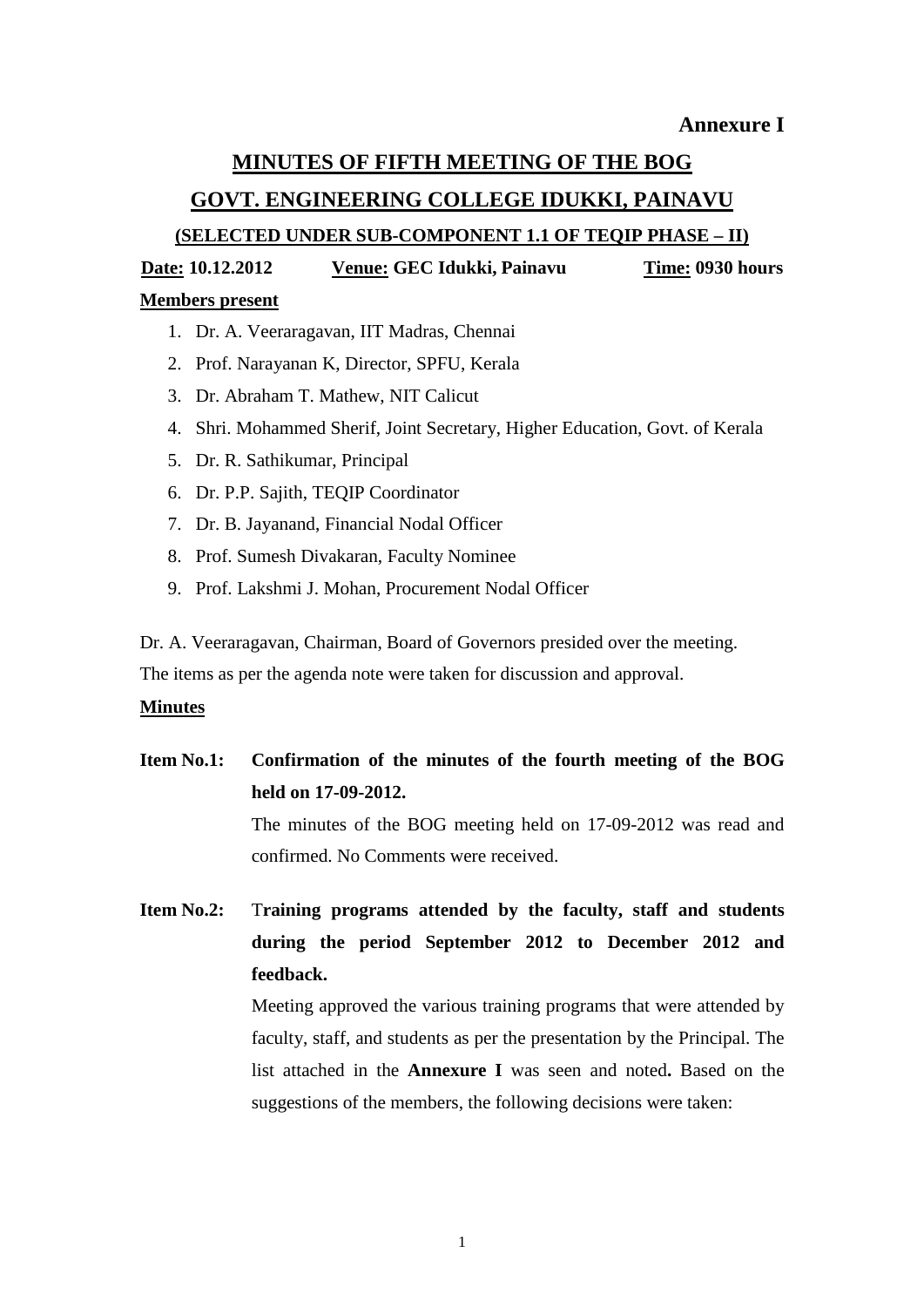- 1. To collect feedbacks of the training programs from the participants and to call GECI faculty participants to make brief presentations of the content of the training program before the Principal and faculty colleagues to share the knowledge and feedback.
- 2. To plan an in-house course on **Visual communication** for the staff, in addition to the subject-oriented courses currently being organized (for value addition in the Course Information Technology). The course shall help in making the attendees to know the current technology in ICT and Visual Media. Visiting of TV channels or uses of the service of visual communication personnel are recommended.
- 3. To impart training to all staff members in the institution.

**Item No.3:** T**raining programs organized by the faculty members during the period September 2012 to December 2012 and feedback of the participants.**

> Meeting approved the various in house training program organized by faculty as per the presentation made by the Principal. The list is attached in **Annexure I.** The members suggested the following:

> · Organize more in house training programs for faculty, staff and students, so as to enable them to keep abreast of the recent developments also converting the location disadvantage into an opportunity.

#### *[Action: Academic Nodal Officer]*

*[Action: Academic Nodal Officer]*

### **Item No.4: Result analysis of S1, S2, S4 and S6 semesters and remedial measures based on diagnostic test.**

**a.** Members appreciated the Analysis of the Diagnostic Test arranged for the first year students conducted on 13-09-2012.Members also appreciated the remedial measures arranged for the students based on the test results.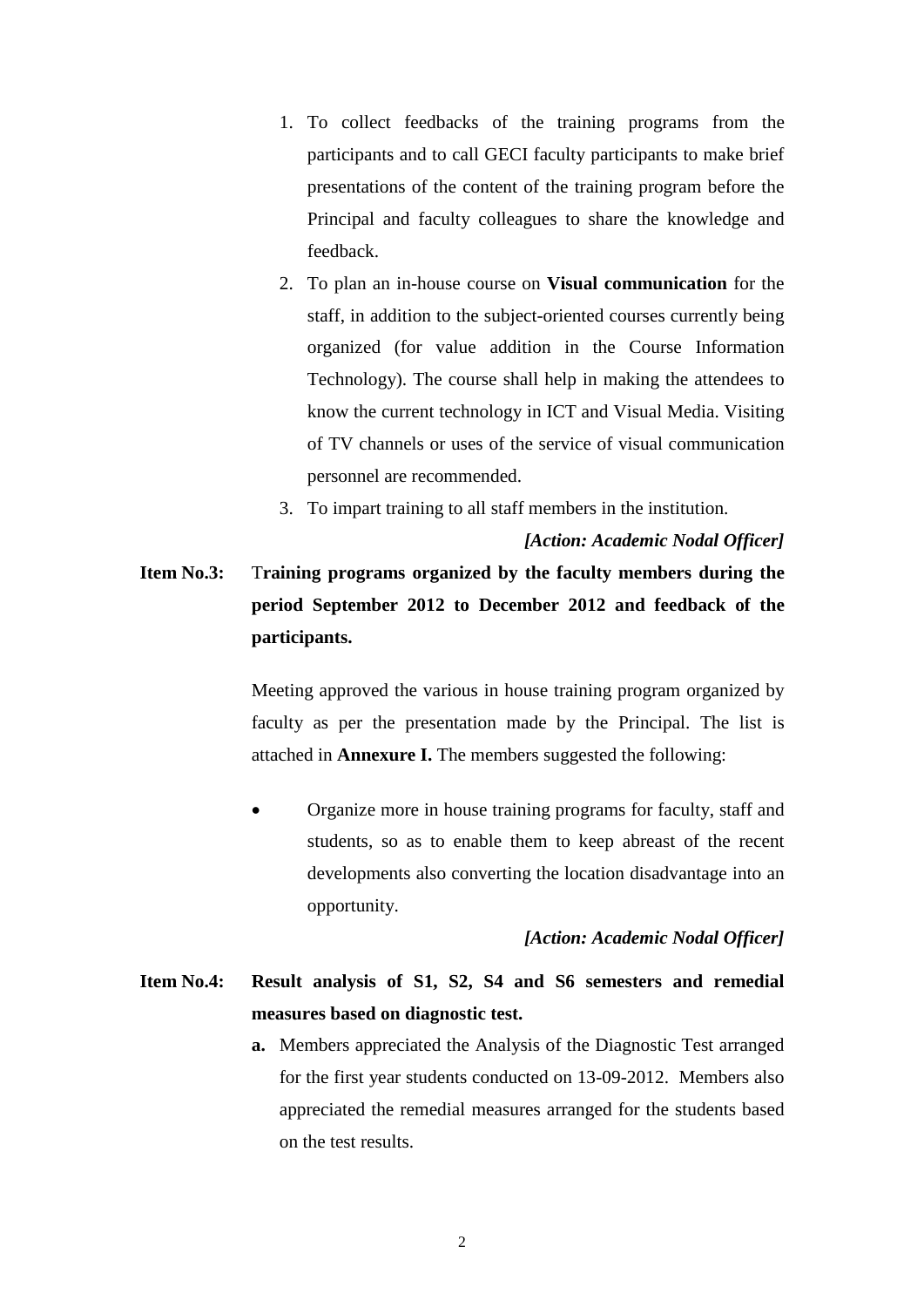- **b.** The BOG members insisted that both pre and post assessments are to be done for remedial classes, facilitating evaluation of the effectiveness of the remedial class. The report may be presented to the next BOG, for further directions, if any.
- **c.** Members suggested giving due attention and care to the students of first year through hand holding measures. To facilitate these, the members suggested that the classes for first year students may have to be shifted to the main academic block, at the earliest possible.
- **d.** In view of the deficiency of staff available for remedial classes as reported by the Principal, the BOG approved the proposal to avail the service of few selected PG students as guest lecturers for the conduct of remedial and GATE coaching classes. The remedial classes shall be handled after the regular working hours of the institute and on holidays. The expert committee constituted by the Principal will select the PG students, (after giving enough publicity for the same, so that that all eligible can apply) for the said purpose based on an interview on subject knowledge and teaching abilities. The remedial and GATE coaching classes will be planned without affecting the academic work of PG Students. The payment for the services made shall be booked under EAP.

#### **Item No.5: Procurement Status**

#### *[Action: Academic Nodal Officer]*

Principal presented the status of the procurement activities as per the approved plan and the members suggested speeding up the procurement process**.** BoG appreciated the efforts being taken by the College in expediting the procurement and effective utilization.

*[Action: Procurement Nodal Officer]*

- **Item No.6: Training Need Analysis (TNA) plan for the staff members up to March 2013** BOG approved the TNA plan proposed by the Principal. The list is attached in the **Annexure II**.
- **Item No.7: Soft Skills training programs for the benefit of the students**